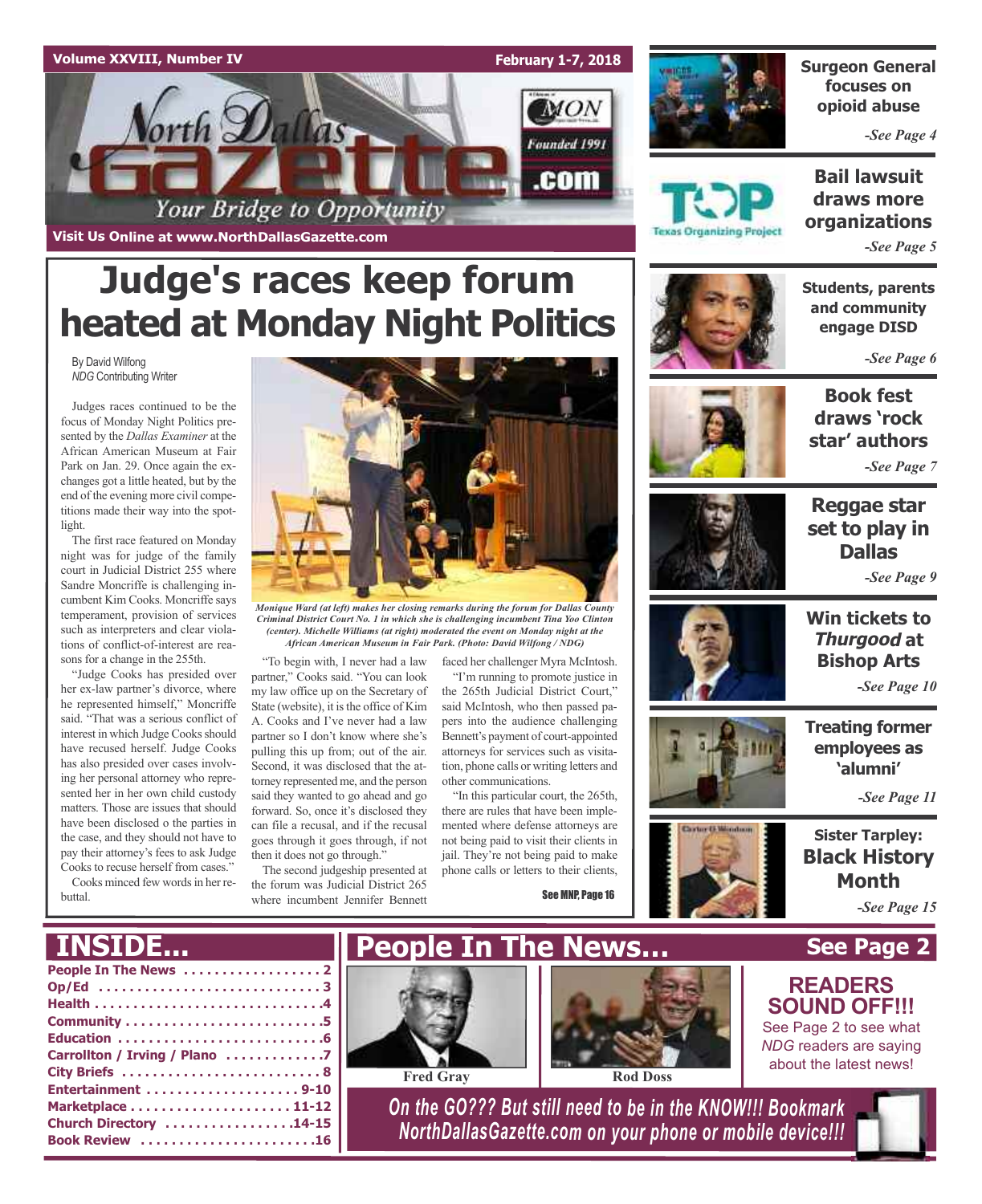#### **People in the News www.NorthDallasGazette.com**

### **Fred Gray**

Dallas County Promise, a program designed to increase college completion aligned to the North Texas job market, will host its first student leadership summit on Feb. 5 at Cedar Valley College for Dallas County high school and college students. More than 200 students from 31 high schools, seven Dallas County Community Colleges, UNT Dallas, SMU, Prairie View A&M and others will attend the summit that focuses on postsecondary attainment, economic opportunity and poverty in Dallas County.

Civil rights leader, attor-

### **Rod Doss**

By Stacy M. Brown NNPA Contributor

For 50 years, Rod Doss has remained dedicated to the *New Pittsburgh Courier* and his success has been among the more celebrated of Black Press publishers.

Doss received the National Newspaper Publishers Association's 2018 NNPA Publisher Lifetime Achievement Award at a ceremony in Las Vegas.

"There is no greater honor than to be recognized by your peers," said Doss.

NNPA Chairman Dorothy



ney and activist Fred Gray is the featured speaker at the event. Mr. Gray will discuss the role young people played in the past relating to college access and economic opportunity, and will emphasize the need for student leaders

today. Mr. Gray has worked alongside Dr. Martin Luther King, Jr., defended Rosa Parks, argued cases before the Supreme Court, and at 87, continues to take cases.

"We are honored to have Fred Gray talk to Dallas County students about the gaps that still exist in 2018 as it relates to college completion and workforce readiness, and inspire them to become leaders themselves," said Eric Ban, Managing Director of Dallas County Promise. "Only 37% of adults in Dallas County have a two- or four-year college degree, but 65% of jobs require that level of education. Dallas County Promise was

podium at the ceremony by his sister, Marilyn Harvey,

"Hisintegrity as a journal-

Chavis said that Doss not

newspaper in America, but also that his work ethic embodies the high standards of journalism; Chavis added that Doss is committed to freedom, justice and equality

for all humanity.

launched to help solve this problem and to ensure all students, regardless of income, can attend college and get one of the good jobs that are in high demand in North Texas. It is inspiring to see the next generation of student leaders work together to find solutions to ensure they, and their peers, attend and complete college."

After learning from Gray, students will break into small teams to discuss action ideas and possible solutions to make college completion possible for themselves and others in their schools and communities. Student members from Phi Theta Kappa, one of the largest college

Robert W. Bogle, the chairman, president and CEO of "The Philadelphia Tribune," agreed.

"He worked his way up and made a real difference," Bogle said. "He's provided leadership to the New Pittsburgh Courier that's led to the success of the newspaper."

Doss joined the Courier in 1967 as an advertising sales representative. He climbed the ladder at the paper for years and, in 1983, he began running the publication as vice president and general manager.

In 1997, after the death of legendary publisher and Doss mentor John H. Senhonor societies that focuses on college completion, will lead the students in their discussion.

Dallas County Promise was launched in the fall of 2017 to help drive equity in college and economic outcomes across 31 high schools, representing 9,300 high school seniors. This transformational effort between school districts, colleges, universities, workforce and communities aims to increase college completion and develop a world class talent pipeline that creates equity in outcomes for students, families and the community. Through partnerships and community effort,

gstacke, Doss was named editor and publisher.

Under Doss' leadership, the *New Pittsburgh Courier* has earned more than 100 NNPAMeritAwards, including the coveted John B. Russwurm Trophy and A. Philip Randolph Messenger

Doss continued: "I was so pleased with that, that I shared it and passed it along and today I have a staff of people who are the most stable in the entire organization. They lift me up and I lift them up. They celebrate me and I celebrate them."

Doss said his "graduate studies" began at NNPA. "Right here, attending

Award.

100% of students have made a pledge to receive free college tuition through the community college with an option to continue through bachelor's degrees aligned to the best jobs in North Texas. Every student will be provided a college success coach and a robust data tracking system will provide indicators to help identify needs and direct resources. At the core, the "Promise" is a last dollar scholarship from the Dallas County Community College District Foundation with matching scholarships from partnering universities.

To learn more, visit DallasCountyPromise.org.

many informative sessions, year after year, and receiving invaluable training, meeting people and learning from established professionals all of the ins and outs," he said.

Along with receiving many accolades, Doss is known for giving his time through serving on numerous boards and by participating in community events.

He currently serves as chairman of the Rivers Club Board of Governors, a position he's held for just over one year.

Doss credited much of his successto his own father, Eli Doss, and John H. Sengstacke, the famed publisher and civil rights activist.

## **NDG Readers Sound Off...**

#### **Guest Op-ed: Do Dallas Residents Need Community Water Fluoridation? Yes, and Here's Why**

Whether or not it has already been said; Thanks to the *North Dallas Gazette* for providing a venue for the free discussion of these ideas. I wish there were more periodicals in Dallas that sponsored "uncensored" and free discussion of ideas as is being done here.

As for the fluoridation issue – I have made up my mind. I am contacting my city council representative as soon as possible. I am going to tell my council

person that if he/she wants my vote; she/he needs to vote to provide fluoride free water to this city whenever the opportunity comes up.

*- Anonymous*

My husband has false teeth, I have chronic kidney disease. I have two grand children on the Autism spectrum we do not need this poison in our water!

I want the city to think about people like me and my family. I care about the poor children with tooth decay, the money the city saves can be used to buy tooth brushes for these children I do not have a computer. I asked this lady to submit this for me. I hope you will think about what I have said.

#### *- Ada Williams*

I would very much appreciate it if you would stop fluoridation of the Dallas city water and save me the trouble of having to filter it out. BTW – I will be watching who on the City Council votes to continue this practice and will not vote for anyone that does support this position of fluoridation. ---- Concerned Citizen

Brush your teeth? YOU GET FLUORIDE in toothpaste! Go to the dentist? YOU GET FLUORIDE applied on your teeth! And guess what….just those two actions alone EX-CEED the recommended dosage of fluoride per the ADA and that doesn't even address the other sources.

Why do city councils allow cities to continue to add fluoride treatment to the water where we ingest and literally have harm caused to our organs and systems? Please stop harming us with this poison.

To the author, follow the money trail… who paid for the research and who sells the cities fluoride?

*-- Gavin Wolff*

See COMMENTS, Page 3

\$69\* DIVORCE Criminal Defense Family Cases **• DWI / Suspended License • Divorce / Annulment • Child Support / Paternity • WARRANTS Removed ¥ • Custody Modification • 24 Hour Jail Release ¥ • Restraining Order • Occupational license, felonies • Protective Order • Protective Order • Name Change / Adoption • Misdeamenor/Felonies ¥ • Domestic Violence** ------------Easy Payment Plans **Law Offices Of Vincent Ndul** 214-638-5 *817-277-0196 (Metro)* 2730 N. Stemmons Frwy, Suite 409 • Dallas, TX 75207 **Not Ce rtified by the Te x a s Boa rd of Lega l Spe c ia l i za tion** ¥ If you qualify. \*Fees quoted above are minimum down payment needed to begin processing your case.

*2 | February 1-7, 2018 | North Dallas Gazette*

who he called his biggest booster and biggest fan. ist is impeccable," said Leavell. "He's contributed a lot and he's really deserving of this honor. [Rod Doss] put the 'I' in the word 'integrity." only continues to manifest a distinguished career as a publisher of a Black-owned

Leavell, NNPA President and CEO Dr. Benjamin F. Chavis Jr., and Real Times Media CEO Hiram Jackson were on hand to present Doss the award. Doss was joined on the

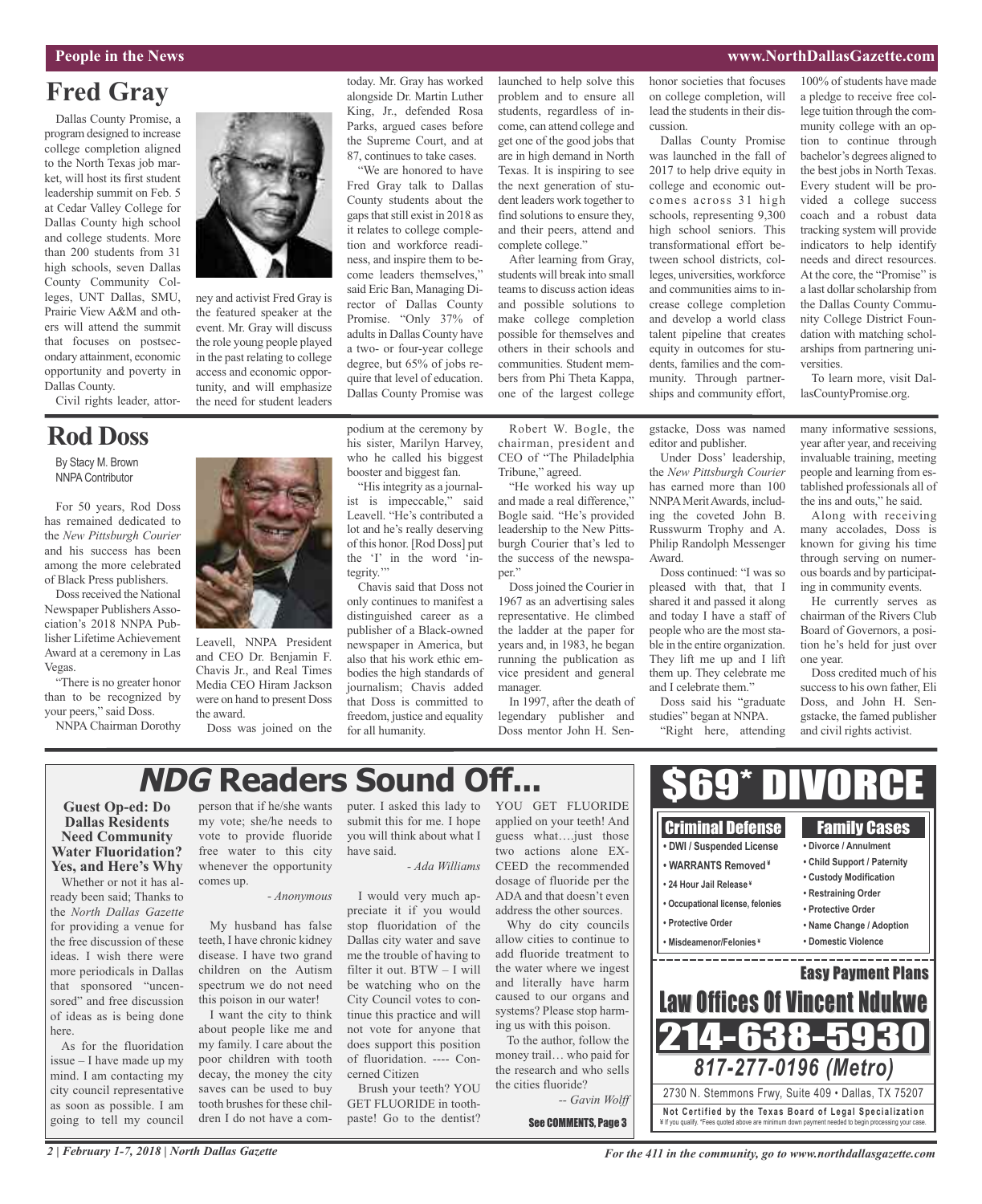### **www.NorthDallasGazette.com Op-Ed**



P.O. Box 763866 - Dallas, Texas 75376-3866 Phone: 972-432-5219 - Fax: 972-509-9058

*"Do what you say you are going to do ... when you say you are going to do it."*

**Publisher's Office:** publisher@northdallasgazette.com

**Sales Department:** marketing@northdallasgazette.com 972-509-9049

**Editorial Department:** editor@northdallasgazette.com

### **Online:**

www.NorthDallasGazette.com www.twitter.com/NDGEditor www.facebook.com/NorthDallasGazette www.pinterest.com/NDallasGazette www.instagram.com/NorthDallasGazette

### STAFF

**Chairman Emeritus** *Jim Bochum 1933 – 2009*

**Editor** *Ruth Ferguson*

**Published By** *Minority Opportunity News, Inc.*

> **Web Master** *Todd Jones*

**VPof Special Projects** *Dr, Sherie Byrd*

**Community Marketing** *Nadina Davis*





*Gazette is a wholly owned subsidairy of Minority Opportunity News, Inc.*

*in July 1991, by Mr.Jim Bochum and Mr.Thurman R. Jones. North Dallas*

*Shirley Demus Tarpley*

**Senior Columnist** *Ed Gray*

#### **Contributing Writers** *Joe Farkus Jackie Hardy Dwain Price Terri Schlichenmeyer Nicole Scott*

**Religious/ Marketing Editor** *("Sister Tarpley")*



nations, rather than sharing the means to harness the forces that were unleashed, often took advantage of the undeveloped nations; but humans are not perfect, and progress requires perpetual

With globalization, the opportunity to mature further was presented to humanity; those who had launched the revolution could share with still-developing and undeveloped nations not only the technological and scientific means to access the resulting opportunities, but the sociopolitical foundations for stability, equity and growth - democracy, the rule of law, honoring the unique dignity and rights of individuals. Historical problems won't be solved by smart phones, computers and weapons, and they won't be solved by economic and political machines that require no human oversight. We must acknowledge that these problems are mainly a result of our lack of maturity, which is where our investment of resources has been

reinforcement.

found lacking.

Most countries and corporations with the capacity to profit from globalization's opportunities did so primarily in their own selfinterest. Those countries, especially the United States, missed an opportunity by creating greater inequality in wealth and income while shrinking its middle class. Fortune Magazine published an article by Erik Sherman on results of the

By Hector E. Garcia American Forum

*"America will never be destroyed from the outside. If we falter and lose our freedoms, it will be because we destroyed ourselves."*

*-* Abraham Lincoln "Great men, great nations have not been boasters and buffoons, but perceivers of the terror of life, and have manned themselves to face it." Ralph Waldo Emerson

The challenge to American millennials is to rekindle faith in our nation's ideals. The great American experiment has drifted toward dysfunction. Some reasons for this dysfunction are confusion over globalization, anger over some of its side effects in the U.S., and growing inequality of wealth and growth in the number of ethnic minorities.

The U.S. and the West led the globalization revolution in the early 1990s. The horizon appeared full of promise - that democracy, ethical capitalism and free, fair trade would spread throughout Latin America and the rest of the developing world.

The Industrial Revolution made possible a leap in human development for some countries, which became known as developed nations. In spite of dramatic upheavals, developed nations acquired higher standards of living and gradually established systems of law, work and government that made the changes manageable. Granted that those

### **COMMENTS,** continued from Page <sup>2</sup>

Madison's' comments, especially this part, "Here for our decision makers is the core question for the flouridators: with all of the millions of dollars your industry has at its disposal, can't a way be invented for children to apply fluoride to their baby teeth without dosing the entire population? Now that would be a

WOW! I like Steve win-win. That would be the Dallas Way.

At the next meeting, ask your friendly consulting fluoridator that question. Watch their reaction and I believe you will have your answer.

Please, please Dallas. Play it safe: take it out"

FYI I do not know Steve Madison but I too am a Dallas resident and I say, there

Allianz's new Global Wealth Report of 2015, entitled "America is the Richest, and Most Unequal Country.'

A few governments, in enlightened self-interest, harnessed the opportunities to improve upward mobility and grow middle classes. Among these, China used globalization to move millions out of poverty, while Canada increased the upward mobility of its poorest 20 percent between 2013 and 2016 by 24 percent (that of the U.S. poorest during the same period increased by 16 percent). These two nations, with vastly different socioeconomic and political systems yet led by long-term planning and the goal of promoting the common good of their people, benefited from globalization.

In contrast, the effects of globalization observed in declarations, actions, and lack of action by the U.S. illustrate what Franklin Roosevelt implied by his statement that "the only thing we have to fear is fear itself." Fear merely leads to fightor-flight reactions, not to reflection, dialogue and progress. Our prevailing divisions, anger, and chaos can be countered by following Roosevelt's advice and the example of the Greatest Generation of Americans who did not allow the Nazis nor the Great Depression to intimidate them.

Said effects are a wakeup call for Americans. We must acknowledge that

are better ways to reduce tooth decay. This poisoning of the whole population is insane! I am calling the City Council and telling them I support the Precautionary Principle Regina Imburgia talked about at the City Council meeting this morning.

Regina also said the cost effectiveness of the Fluoridation Program is based on incomplete data. Very troubling! The DWU can NOT tell us all the costs of Fluorsome in government, some corporations, and some media organizations exploited our complacency. We, the People, felt entitled to our long-held standard of living and accepted our pliable role as consumers of cheaper products and services, entertainment and simplistic, deceptive information. While distracted by this modern version of bread and circuses, the powerful converted a key original globalization objective - - to grow middle classes - into exploiting the existing ones and the poor more strategically and surrepti-

tiously. Building on the success of spellbinding advertising, the elites now pitch the claim that the culprits behind the negative side effects of globalization are families fleeing wars and socio-economic inequalities, which the former induced, as well as the American laws that protect them.

To make our nation great again, the elites' strategy seems to be reaffirming the scientifically debunked myth of human racial hierarchy and the mantra of winning-is-the-only-thing. The vision appears to be an autocratic, homogeneously "Caucasian" oligarchy, walled off from other countries and reality, which can win more wars, including economic, environmental and nuclear ones.

*Garcia is the author of "Clash or Complement of Cultures?"*

idation!

Interesting, I want to know where my money is going! I hear areas in south Dallas use septic tanks!! In 2018!! A guy spoke at the City Council about this in December I think! I want my councilman to look into this also!

*-- Michelle I*

**To share your opinion visit NorthDallasGazette.com**

*David Wilfong* **Production** *David Wilfong*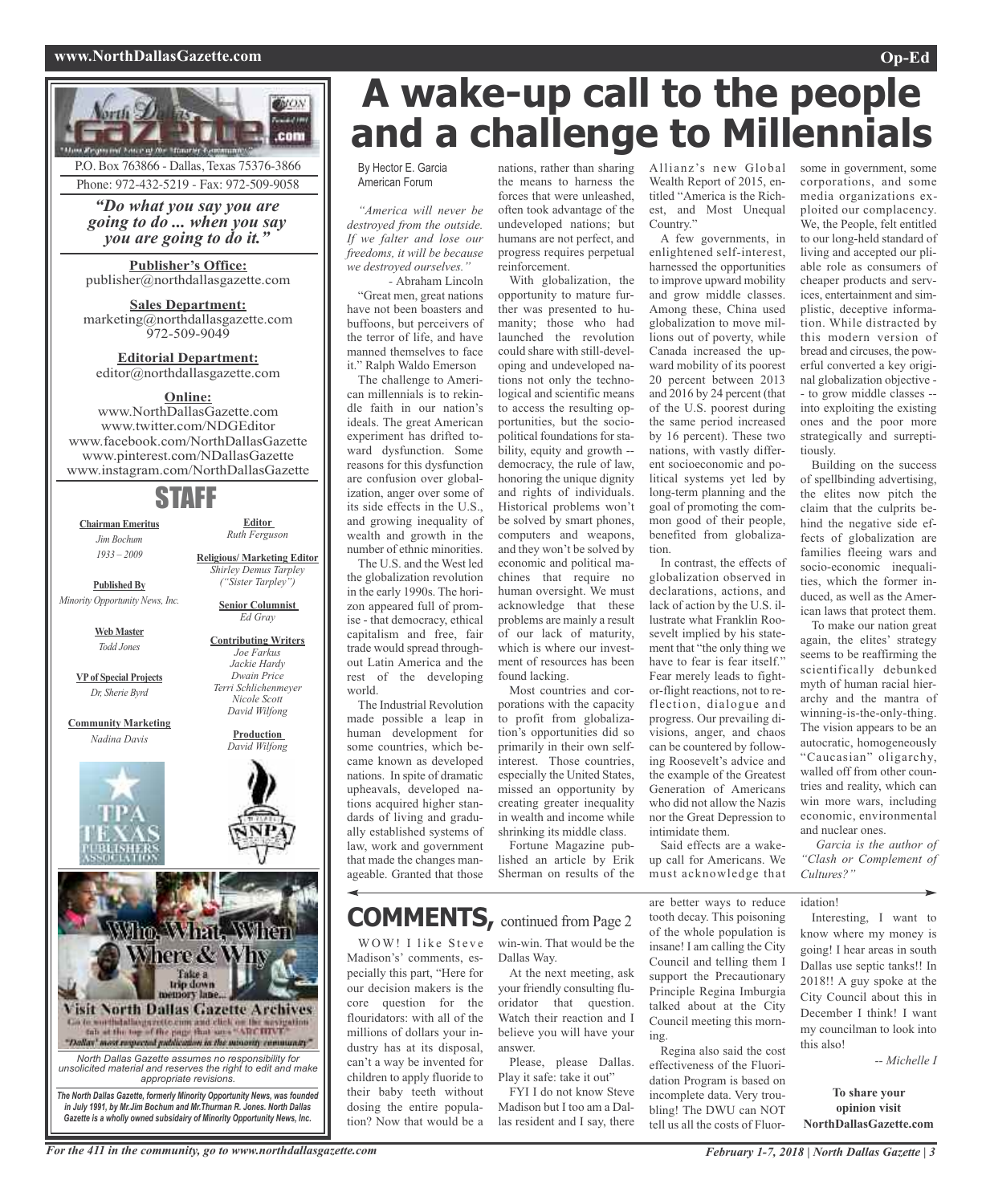# **The opioid epidemic is a top priority for surgeon general**

Alvin Powell Harvard Staff Writer

The opioid epidemic is U.S. Surgeon General Jerome Adams' top priority and his position's bully pulpit is his most potent weapon to effect change.

Because of that, Adams has publicly shared his own family's struggle with addiction, which includes a brother who has been jailed as he fights substance abuse.

Adams described the opioid epidemic as an "all hands on deck" crisis, needing not just health care providers, but also mothers, fathers, even children: He tells his three kids to talk about their uncle's plight with classmates, in hopes it will help them make good choices.

"Four people will die from overdoses in the time we're having this conversation today," Adams said Wednesday at a Harvard T.H. Chan School of Public Health "Voices in Leadership" webcast. "That's what I'm focused on foremost.'

In the 30-minute program, Adams responded to questions from Robert Blendon, the Richard L. Menschel Professor of Public Health, professor of health policy and political analysis, senior associate dean, and director of the Division of Policy Trans-



*Harvard Professor Robert Blendon spoke with Surgeon General Jerome Adams as part of the "Voices in Leadership" program at the Harvard Chan School. (Photo: Sarah Sholes/Harvard Chan School)*

lation and Leadership Development. Adams, an anesthesiologist who served as Indiana state health commissioner from 2014 to 2017, was nominated as surgeon general by President Trump in June and confirmed by the Senate in August.

Adams said the surgeon general's main role is heading the U.S. Public Health Service, a corps of 6,500 doctors, nurses, pharmacists, and environmental health and other officers. Public Health Service officers responded to the disasters of 9/11; to last fall's catastrophic hurricanes in Texas, Florida, Puerto Rico, and the U.S. Virgin Islands; and even internationally, during the West African Ebola epidemic.

But Adams said he cannot neglect the surgeon general's influential position as the nation's top doctor, and the importance of communicating to the public and policymakers about important public health issues. Adams said he thinks the surgeon general's office can do a better job communicating with the public. When it comes to advising policymakers, he said it's important to understand the difference between science and policy and to find the "sweet spot" where they overlap and opportunities for change exist.

To fight the opioid epidemic, Adams wants to increase the availability of naloxone, a drug that can reverse the effects of opioid overdose. While some argue that its easy availability would encourage opioid abuse, "As a physician, when people are dying, when you come across a trauma scene,

you've got to put on a tourniquet. Naloxone is that tourniquet," Adams said.

Adams said that a January public opinion poll by Blendon and John Benson, a senior research scientist at HSPH who works with Blendon at the Harvard Opinion Research Program, where he's managing director, showed that 52 percent of the public thinks naloxone should only be available by prescription.

"Fifty-two percent of people wouldn't say that you shouldn't know how to do first aid at a scene when you come upon an accident. We have to help folks understand that naloxone saves lives and that it's a critical first step to connecting people to care," Adams said.

Treatment works, Adams said, but it's important to connect people to qualified programs, with access to proven medications such as buprenorphine, naltrexone, and methadone. In addition, he said a broad array of physicians, as well as nurses, therapists, and others who can potentially detect and intervene, should be trained in substance abuse disorders.

"I call on my colleagues, I'm talking about all heath providers, to figure out how they can be part of the solution," Adams said. "We're never going to dig out from under this if we rely on just the folks who have specialized training and residency to be able to respond.We've got to a better job of enabling more folks to be able to respond because we can't train [specialists] fast enough. What we need to do is take the people who are out there and enable them to provide that care."

Beyond the opioid epidemic, Adams said he wants to highlight the connection between health and the economy, calling poor health in the U.S. a "drag on our na-

tion's economy and our nation's prosperity." Another focus will be on health and national security. Adams said 70 percent of 18- to 25-yearsold Americans are ineligible for military service, mainly because they can't pass the physical.

"Our poor health is not only a matter of diabetes 20 years down the road, or a heart attack 30 years down the road. We are a less safe country right now because we are a less healthy country than what we know we could be, and should be," he said.



### **Flu season is not over yet - what you need to know to stay healthy**

By Dr. Sarah E. Laibstain *NDG* Special Contributor

Are you feeling flu-like? If so, you are not alone! North Texas is currently one of the worst areas for influenza in the country as hundreds of people are suffering from the flu or flulike symptoms. Additionally, the number of regions in the state reporting increased flu activity has heightened dramatically in recent weeks.

The only way you can catch the flu is by being physically exposed to the virus either from a surface or

by an individual. Common hands. flu symptoms to be aware of include: fever, chills, body aches, sore throat, fatigue, headache, coughing, and runny or stuffy nose. Fortunately, there are preventative measures you can take to keep the virus from spreading. We recommend:

• Getting the flu shot. It's not too late!

• Wipe down your phone with a disinfectant.

• Wear a medical mask while traveling.

• Wash your hands consistently throughout the day. • Practice social distanc-

ing, such as not shaking

Unfortunately, you can be contagious without having symptoms and can spread the flu a full day before you are symptomatic. If you do get the flu, it is recommended to remain home until at least 24 hours after your fever has broken. Tamiflu can shorten the duration of the flu and may help prevent complications from the flu. If you feel you have flulike symptoms contact Family Medicine Associates of Texas to learn more about specific flu-related information and treatment.

See FLU, Page 10





Contact us at 214-540-6932 or

leasing@transformanceusa.org

Monthly meetings ·Special events · Trade shows

«Business sectorum». ·Birthday parties 8. Curiceaferas

Holday parties. -Non-profit campaign kickoffs -Church services

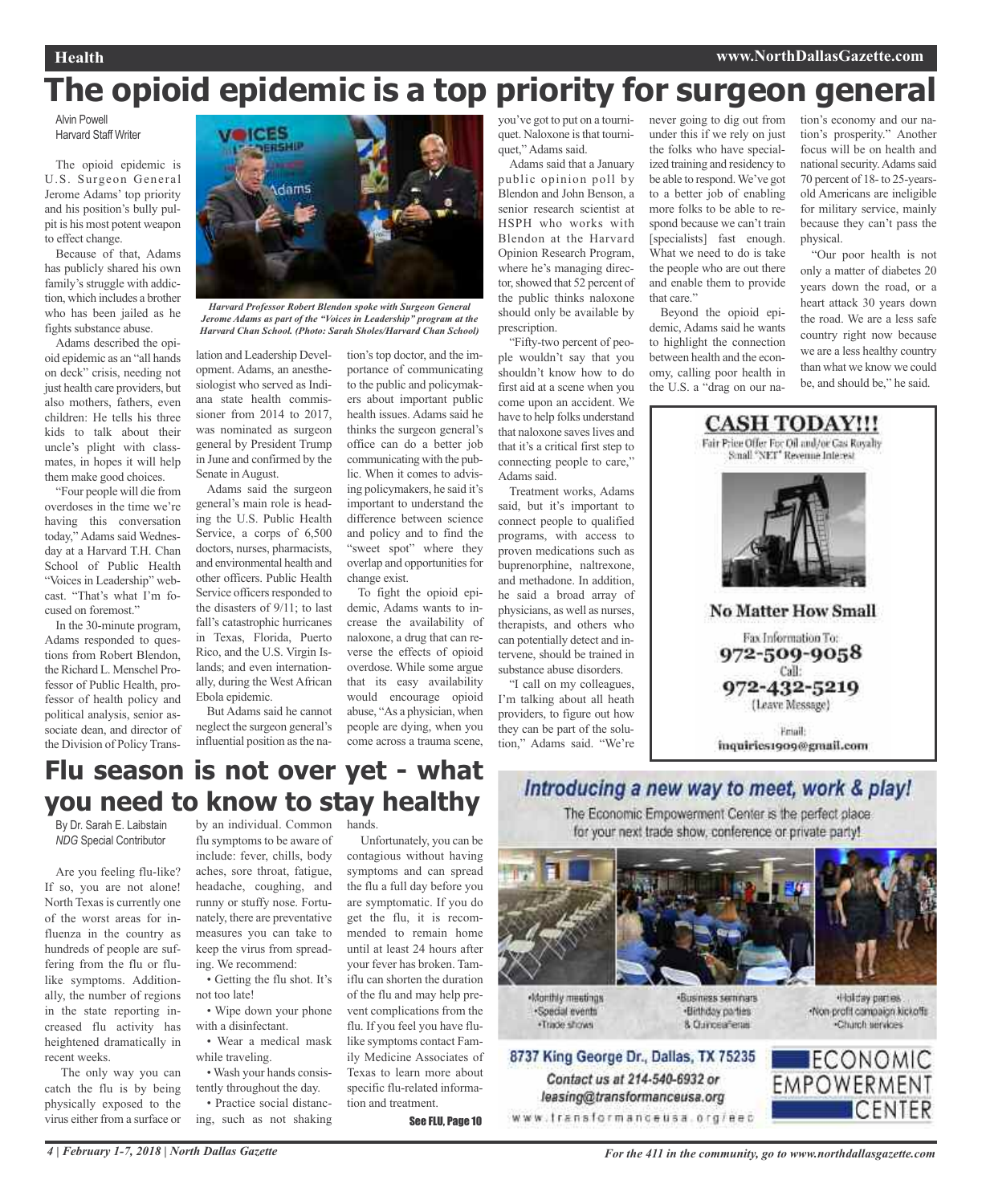## **Social justice organizations join Dallas County bail practice lawsuit**

This week, social justice organizations Texas Organizing Project Education Fund and Faith in Texas became plaintiffs in the lawsuit alleging unconstitutional bail practices in Dallas County, TX, by Civil Rights Corps, the Texas Fair Defense Project, the ACLU of Texas, and the American Civil Liberties Union filed on January 21, 2018. The organizations, who are working to end mass incarceration in Dallas County, were denied access to bail proceedings by the Dallas County Sheriff in violation of the public's First Amendment rights. "Justice can't be done in

secret," said Tarsha Jackson, criminal justice director for Texas Organizing Project Education Fund. "We are all entitled to fair treatment under the law, and right now by keeping bail proceedings behind closed doors, Dallas County is denying its residents, the accused and the public at large, a basic tenet of our criminal justice system—

**Texas Organizing Project** free and open access. We want to force open those doors, and shine a bright light on the injustices being committed on poor people who are being incarcerated before guilt has been established because they can't afford to buy their freedom.

As a group that organizes people of color so they can fight for the power and representation they deserve,

Texas Organizing Project Education Fund is proud to join this lawsuit as a plain $t$ iff"

The lawsuit's amended complaint alleges that Dallas County and the Dallas County Sheriff have prevented representatives from Texas Organizing Project Education Fund and Faith in Texas from attending and observing the proceedings where people charged with offenses are told their bail amounts, which the First Amendment requires to be open to the public.

"Matthew 25 teaches us that it is our duty as Christians to help the hungry, the thirsty, the sick, the weary,

and those in prison," said Rev. Edwin Robinson, executive director for Faith in Texas.

> "As people of faith we believe it's not just our responsibility or our legal right, but more importantly it is our faithful calling to be with our sisters and brothers in every place of human need. Being denied access to bail proceedings is not just a hurdle, but a brick wall preventing us from living out our sacred calling of caring for our neighbors."

> The original suit, filed on behalf of six plaintiffs in the U.S. District Court for the Northern District of Texas, accuses officials in the

county of operating a twotiered system of justice based on wealth in violation of the due process and equal protection clauses of the 14th Amendment to the U.S. Constitution.

**Community**

"We're grateful to have Texas Organizing Project Education Fund and Faith in Texas in our corner in this important effort to reduce mass incarceration in Dallas County," said Kali Cohn, staff attorney for the ACLU of Texas. "With their participation in this lawsuit, we come one step closer to ensuring that justice in Texas is not only fair, but also transparent."

# **Unity Fest 2018 is scheduled for Feb. 10-11 at Fair Park**

Bridging the gap between community, arts and business is the mission of Unity Fest 2018! The two-day multi-faceted celebration will take place on Feb. 10 - 11 from 10 a.m. to 5 p.m. at the African American Museum located inside Dallas' historic Fair Park at 1010 First Avenue. This event is free and open to the public.

Unity Fest empowers the community by bringing friends, families and neighbors together through business, education and the arts. The festival is comprised of health screenings, live entertainment, kids/teenfest and small business vendors. Attendees enjoy a full weekend featuring national and local musical artists, free health and wellness screenings, small business vendors offer-



ing hundreds of various products and services, and students (K-12) will be able to take advantage of a series of robust and interactive S.T.E.A.M workshops in the education pavilion!

Unity Fest Executive Producer Jiles King says providing this caliber of community centric event is critical to the City of Dallas as well as the communities of the Southern sector of the city.

"Unity Fest is a one-of-akind opportunity for members of Dallas' most underserved communities to come out and get life-saving medical screenings and other health services. It's also a time for the youth in these same areas to gain exposure to teaching fundamentals and practices to which they might not otherwise have access and aspiring or established entrepreneurs to discover new business services, tools and opportunities. Two incredible nights of musical entertainment, some hip-hop for the kids and R&B and Gospel for the adults, provides a well-rounded, enjoyable, family friendly experience for everyone," King shared.

The 2018 event is expected to draw thousands of visitors over the two day celebration. Currently, producers are offering sponsorship packages including Title

Sponsorship rights, Main Stage, HealthFest and Kid-Fest. Local and national businesses are encouraged to support Unity Fest and establish their presence at what is certain to be one of the city's premiere events for years to come.

"We are very grateful to the businesses that partner with us to present the festival," continues King. "Without the generosity of local medical partners, we would not be able to provide \$4000 colon cancer screenings. Aids screenings, breast cancer screenings, vital information about individuals'health concerns will be provided. There will also be vendors with game changing business advice, networking opportunities, the benefits just go on and on. We encourage

any business of any size to join us, get in front of literally tens of thousands of people from Dallas and surrounding areas and make a difference!"

UnityFest visit www.unityfestdallas.com. To become an event sponsor, contact VLF Media & Promotions at 214-564-3359 or email vivian@vlfmediaandpromotions.com.

For more information on

**Norm Katz, CPA** Why use a non-professional when you can hire a professional for the same price? Special Offer: 50% OFF your tax preparation fee

before March 1, 2018. CALL

808.888.9941



# **LCLD to host annual Adelante Awards recognizing current and future leaders**

The Latino Center for Leadership Development (LCLD) has announced its Annual Adelante Awards Ceremony scheduled to take place on March 16 at the Dallas Hall of State from 5 - 8 p.m.

The Adelante Awards are held annually to recognize individuals for devoting their lives to the promotion of social justice, excellence and leadership for the Latino community. The awards serve as an opportunity to reflect and celebrate current leaders of the Latino community, while also looking ahead and acknowledging rising leaders.

"With 55 million Latinos in the United States, our community has emerged as the cornerstone of American democracy. As we continue to grow, it is critical that Latinos are equitably represented in leadership positions at every level of government and society in our nation so that America may reach its full potential. Until we reach this necessary parity, the Adelante Awards are our way of thanking those individuals

whom have answered the call to lead, championing issues directly impacting Latinos and blazing a trail for others to follow" stated Miguel Solis, LCLD President.

The public is invited to join LCLD as they pay tribute to the 2018 Adelante Awards honorees and celebrate shared accomplishments.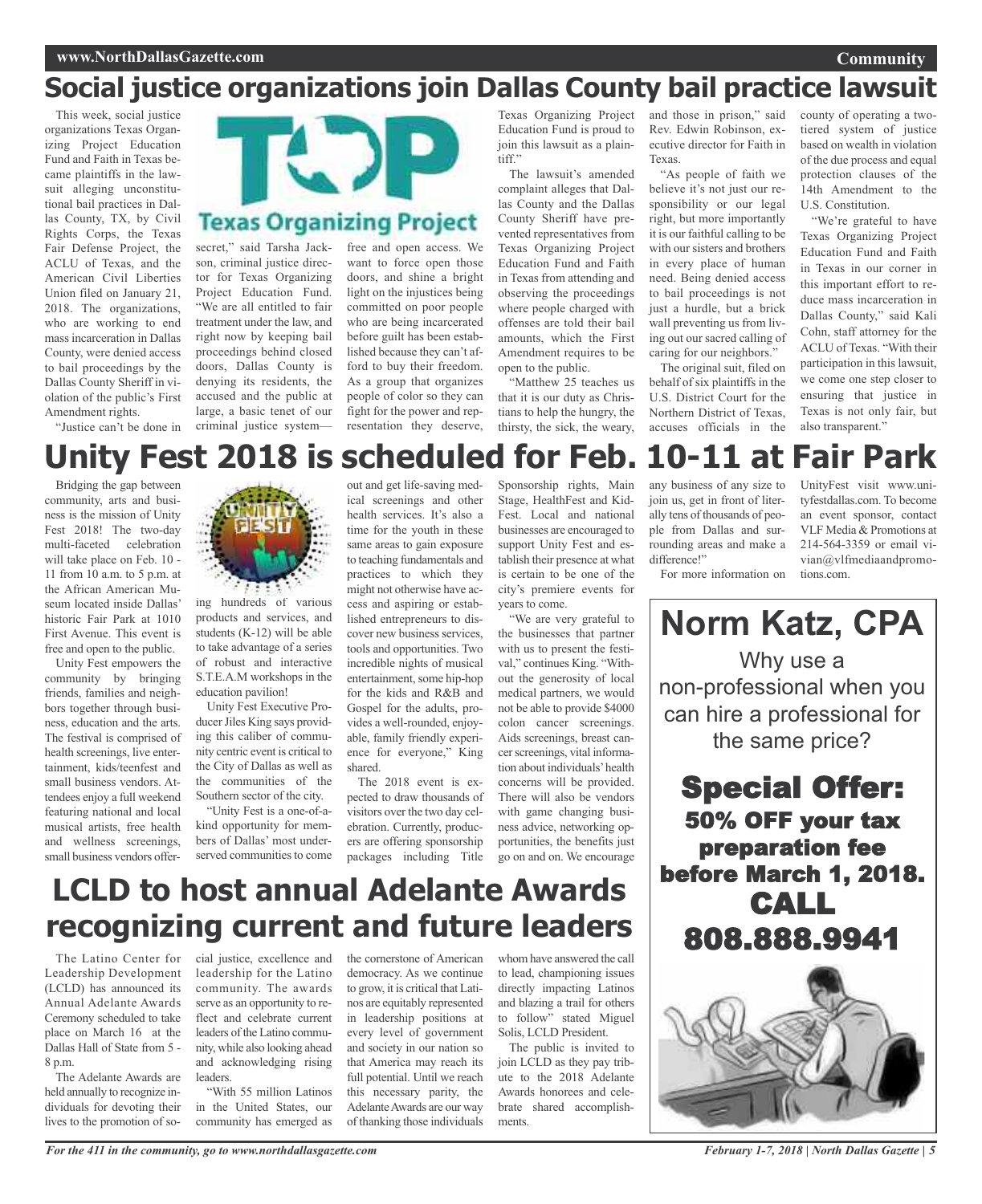# **Standout students, parental involvement and community engagement are trending high in 2018**



The start of each new year buzzes with excitement as it holds the promise of new opportunities. I look forward to the strides we will make in District 6 this year as innovation meets dedication on our campuses and in our neighborhoods. As the southwest quadrant of Dallas continues to de-

velop, it becomes incumbent upon the parents, educators and community members to collaborate in the spirit of goodwill to provide the best possible learning experiences for our children.

Stepping in the right direction, Kimball High School hosted a Lunch and Literacy event at the start of the year to help parents identify ways to incorporate reading at home. Parents were invited to bring and share a lunch with their students and were encouraged to take books home to build their personal libraries. The event was a hit for all who participated and is an example of the kind of creative community engagement that we can expect to see more of across District 6.

Tight-knit communities marked by effective schools and highly involved parents produce bright, confident and articulate children like Jeremiah Wilson, a fourth-grader at Thomas L. Marsalis Elementary School. Wilson placed third in the 26th Annual Gardere

MLK Oratory Competition, a longstanding tradition that provides a platform for future leaders, thinkers and communicators to both develop and showcase their talents. I commend him for representing District 6 with excellence on the districtwide stage.

An upcoming community touchpoint that excites me is the African-American Read In, a celebration of African-American literacy and literature. This is a wonderful opportunity for families across District 6 to enjoy a fun-filled day of culture and creativity while developing a love for reading.

Attendees will enjoy interactive reading activities, storytelling, music, giveaways and more. The African American Read In will be held Saturday, February 24, 2018 at the Friendship West Baptist Church located at 2020 W. Wheatland Road, Dallas, Texas 75232 from 10am - 1pm. All families and community members are encouraged to attend.

To ensure our students finish the 2017-18 school year strong, I encourage parents, guardians and mentors alike, to initiate conversations with your students and their teachers to identify specific academic goals for your child and devise a plan for their success. Now is the time that students benefit most from the boost in encouragement and accountability. Let's help them cross the finish line with flying colors because they are our greatest points of pride.

### **Retail As Art announces 10th annual Photography Scholarship Competition**

The 10th Annual Retail As Art competition is now accepting entries. RetailAsArt is a photography scholarship contest that showcases the best photographic talent in Dallas/Fort Worth high schools, and rewards that talent with college scholarships.

All DFW-area high school students are invited to submit their best photographic interpretations of "Retail as Art" until the deadline of midnight on March 14,



2018. Winners will be awarded with scholarships to put toward their higher education. Apanel of judges will announce the winners and finalists at the Scholarship Presentation and Celebration, held at Dallas Contemporary on Thursday, April 19.

Each student may submit up to two photos representing what retail as art means to them. Specifications and guidelines are available at: www.retailasart.com

As the 10th anniversary for Retail As Art, the contest is kicking things up a notch with a new category and award: The Human Experience Award. The Human

Experience Award will be year. awarded to the top two photos that best express human experience within a retail environment or setting. These entries will also be considered for Best in Show and Judge's Award Categories.

Mickey Ashmore, a seasoned real estate executive and chairman at CBRE, founded Retail As Art in 2008 and has since seen the competition grow from just five participants to more than 300 participants last

"We are extremely excited to take Retail As Art to the next level this year," said Ashmore. "Each year the competition continues to grow, and we love to see the talent of these students come to life."

With a 501c3 status, "Retail as Art" is the heart and soul of Ashmore. A former high school teacher and current father of three, Ashmore has always been passionate about a child's education,

support and inspiration. All proceeds benefit the CBRE "Retail as Art" Fund, which is organized and operated exclusively for educational and charitable purposes.

This year, the 10th annual Retail As Art scholarship presentation and reception will be held at the Dallas Contemporary on April 19.

To learn more about Retail As Art participation or to donate to the scholarship fund, please visit www.retailasart.com .

# **Correctional health nurse residency is first of its kind**

In 2006, when Dallas County Commissioners asked Parkland Health & Hospital System to take over the healthcare services for inmates in the Dallas County Jail, Parkland leaders saw an opportunity to create a state-of-the-art care model that could be replicated in correctional units across the country. Not only did they repair a broken system, but they have now gone a step further and created a unique program believed to be the first of its kind in the nation.

The Correctional Health Nursing Residency program, offered by Parkland's Clinical Education department, is a 12-week course that includes classroom instruction and a clinical preceptorship. Offered twice yearly, the program is de-

signed to provide the education and experiences necessary to become highlyskilled correctional health nurses. The curriculum includes content that covers all spectrums of correctional health from juvenile services to psychiatric services.

"The core content covers safety and the legal and ethical aspects of correctional health nurses," said Debra Johnson, RN, BSN, Parkland's Correctional Health Residency Coordinator. "This residency includes skills you would learn in any hospital or clinic setting such as the medical and nursing management of acute, chronic and mental illnesses, but we've added the clinical application and technical skills common to correctional health areas." Those skills are invalu-

able for a healthcare delivery system that sees more than 100,000 people each year.

Patrick saw the residency as something much more. For nine years, he served as a correctional officer before deciding to enroll in the University of Texas at Arlington's School of Nursing. As he met nurses working at the Correctional Health facility and learned of their backgrounds and what brought them to the Parkland program, Patrick said that for the first time he saw those incarcerated not as "offenders" but as "patients."

Carly looked at the residency as an opportunity to do something different with her nursing career. Having enjoyed nearly two decades as a pediatric nurse, Carly decided it was time to make

a change and sought out Parkland's correctional health program as a way to take her nursing skills in a new direction.

Like Carly, Johnson said there are many who enter the residency after years in a nursing specialty, but there are others who hear about the program and opt for a complete career change.

Each person booked into the Dallas County Jail receives an initial medical screening at central intake. It's there that some may first learn of a chronic illness such as hypertension or diabetes, Johnson said. "We're providing basic nursing. We care for those with acute illnesses in the infirmary, pass out medications in the towers, and along with the medical staff see those with emergencies – we just do it

in a jail setting."

Although the thought of steel doors slamming behind them may not appeal to some, Johnson said there have been very few nurses who have opted out of correctional health because of safety concerns. Dallas County Sheriff's Deputies are always present when patients are treated. Parkland staff and Dallas County Sheriff's guards are trained in Satori Alternative to Managing Aggression (SAMA) methods where participants learn safe and least restrictive interventions designed to help manage an individual in crisis.

Listening intently to others in the room, Wayne said he spent years working as a hospital tech and this would be his first full-time registered nurse position. He

knew it wouldn't be easy, but said he was "looking forward to starting his nursing career and serving the community."

"The healthcare we provide in the jail is extremely important to the health of the community as a whole," said Esmaeil Porsa, MD, Parkland's Executive Vice President and Chief Strategy & Integration Officer. "The Dallas County Jail is unique in that it serves as both the city and county jail. Research has shown that if we addressindividual's medical needs while they are incarcerated, when they're released back into society, the well-being of the entire community is improved."

For information about Parkland services, please visit www.parklandhospital.com.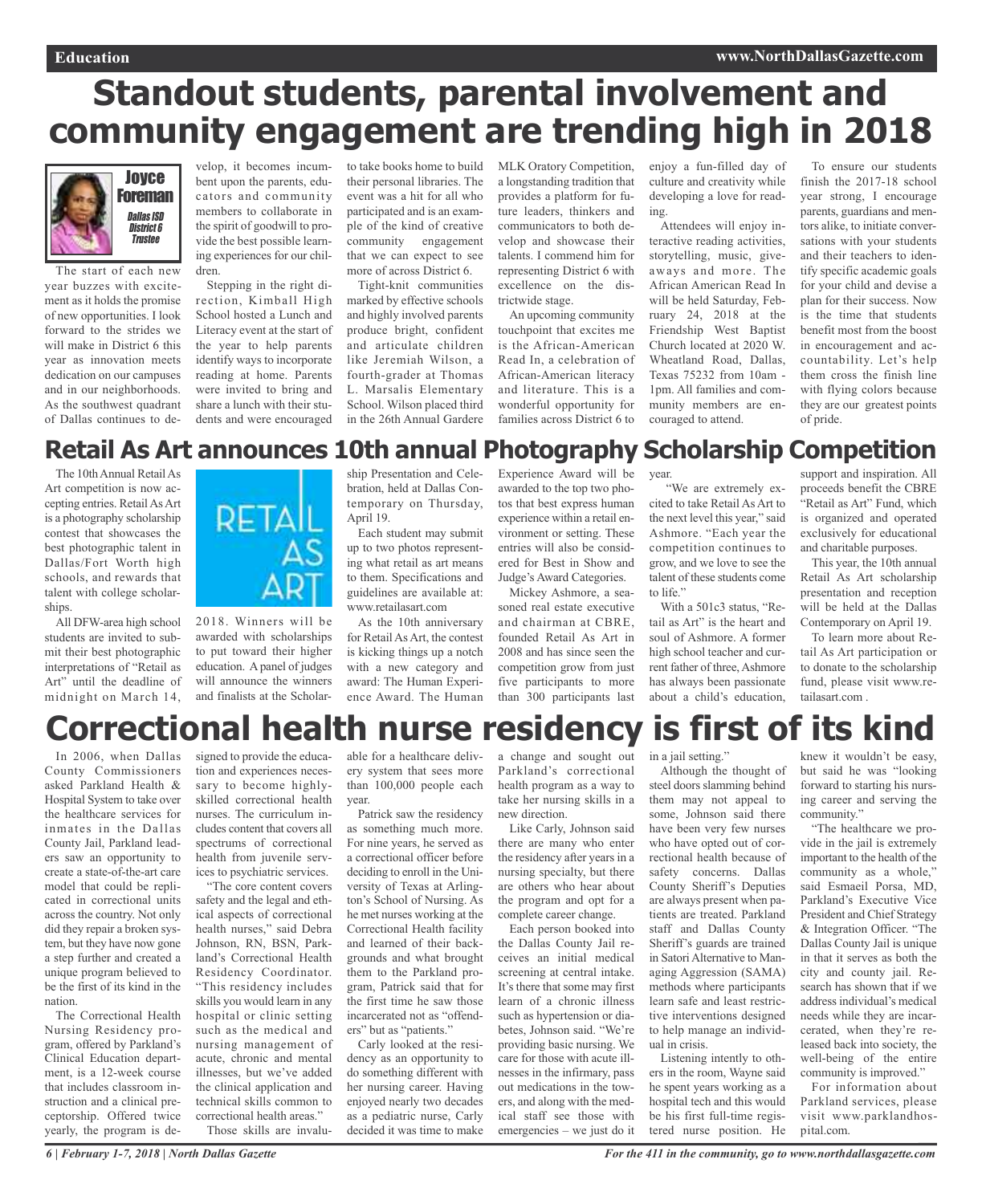### **WAWRIGHT WAS SEXUAL SEXUAL SEXUAL SEXUAL SEXUAL SEXUAL SEXUAL SEXUAL SEXUAL SEXUAL SEXUAL SEXUAL SEXUAL SEXUAL SE**

## **North Texas Teen Book Festival – Rock Star Authors, 12,000 Excited Fans**

North Texas Teen Book Festival, the nation's largest teen book fest run by educators, announced a total of 76 rock star and debut authors attending their fourth annual event. April 20 and 21, more than 12,000 students, parents and educators

are expected to pack the Irv-Dav Pilkey, famous for the ing Convention Center at Las Colinas for a day of bookish fun and literary excitement.

Fans could barely control their excitement for the keynote panel authors, featuring the world-renowned

"Captain Underpants" franchise, Cassandra Clare, author of the Mortal Instruments series and Angie Thomas, whose meteoric rise to fame began with her 2017 debut novel "The Hate U Give." The 2018 event

includes a wide assortment of new and returning bestselling authors appealing to the young and the young at heart, such as Jenny Han ("Always and Forever, Lara Jean"), Jennifer and



See BOOK, Page 14 *Angie Thomas is one of the Rock Star authors who will be featured at the annual North Texas event. (Photo: Anissa Photography)*

## **Students are encouraged to prepare 2018 Valentines for Vets**

To coincide with the National Salute to Veteran Patients (the week of Valentine's Day), U.S. Congressman Sam Johnson (TX-03) is holding his annual "Valentines for Vets" outreach program. Teachers and students in Collin

County are encouraged to create Valentines that will be hand-delivered to veterans at the Dallas VA Medical **Center**.

"Many of our hometown veterans are hospitalized for long periods of time, and the hours away from family and

friends can get lonely – particularly on holidays," said Johnson. "That is why every year I ask elementary school students and teachers in Collin County for their help in creating valentines for our veterans. I do this for two main reasons. First,

it is an excellent opportunity to teach young students about freedom, the importance of protecting our American way of life, and what it means to serve in our Great Nation's military. Second, this program provides us the chance to say

'thank you'to those who we can never thank enough for their service and sacrifice.

Johnson's office will be<br>accepting valentines valentines through Thursday, Feb. 8.

To see if your school is participating and to schedule a drop-off time at Johnson's

Plano office, please reach out to Valentines for Vets program coordinator, Casey Quinn, at 469-304-0382. If your school has over 150 valentines and drop-off is difficult, you may also inquire about scheduling a pick-up time with a staffer.

### **The McKinney Fire Dept. McTown Klownz honored on the national stage**

The McKinney Fire Department (MFD) McTown Klownz have been educating children in the McKinney Independent School District and surrounding school districts about fire and burn safety for decades. Now Hoser, Siren, Bucky, Blaze, Plug, Mr. Sean and DJ Fuego have taken their skills nationwide. Last week, the Klownz were showcased at the Arizona Fire & Burn Educators Association conference in Bullhead City, Arizona.

The McTown Klownz taught a class on stage and set building. Over the years, the Klownz have created astonishing sets depicting popular movies and themes, to serve as a backdrop as they educate a new generation of children about fire prevention and life safety. The annual conference in

Arizona helps educators learn and share ideas that will be used to keep children all over the country safe from fire and other types of burns.

Here's why this education is so important:

• Fires kill about 500 children ages 14 and under each year.

• 65 percent of children ages 4 and younger who are hospitalized for burn-related injuries suffer from scald burns; 20 percent are due to contact burns.

• Scalding hot tap water causes more deaths and hospitalizations than any other hot liquid burns.

*- Information from the National Fire Protection Association (NFPA)*

"It was quite an honor to have our very own McTown Klownz invited to teach a course at the annual Arizona Fire & Burn Educator's Association conference. The association is quickly becoming one of

the most respected authorities on fire and burn prevention," said McKinney Fire Chief Daniel Kistner.

For more information on the McTown Klownz and the MFD, visit www.mckinneyfire.org, call 972-5472893, or "Like us" on the new MFD Facebook page, www.facebook.com/mckinneytxfire.





For the 411 in the community, go to www.northdallasgazette.com February 1-7, 2018 | North Dallas Gazette | 7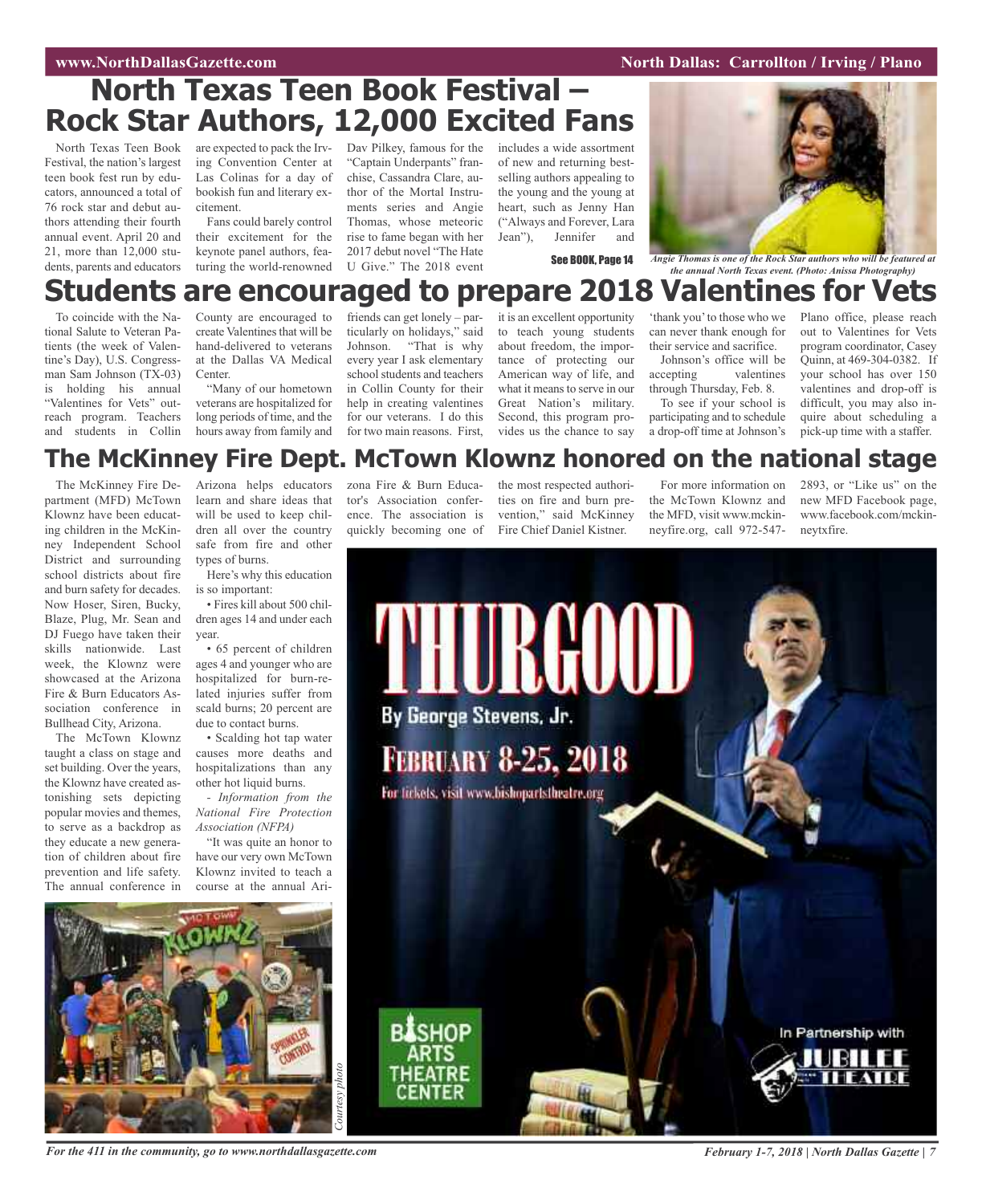#### **City Briefs**

### **Dallas**

In celebration of Black History Month, McDonald's of Greater North Texas has partnered with the Dallas Chapter of Continental Societies, Inc. to host an **African American Read-In** every Saturday in February.

• Saturday Feb. 3, Kick Off 11:30 a.m. - McDonald's at 10320 Lake June Rd.,

• Feb. 10, 11:30 a.m. – McDonald's at 8333 S. Lancaster Rd.

• Saturday, Feb. 17, 11:30 a.m. – McDonald's at 2215 S. Buckner Blvd., (Pleasant Grove)

• Saturday, Feb. 24, 11:30 a.m. – McDonald's at 5404 S. Cooper, Arlington

The event will include elected officials and community leaders reading books and short stories for the families and children attending the event. Elected officials and community leaders are expected to attend and read as well.

Children attending each event will receive one Mc-Donald's backpack filled with school supplies and a book written by an African American author while supplies last.

Get ready for Valentine's Day with a presentation from John Kelson of John

Kelly Chocolates out of Los Angeles. Described as a true "celebrity" in the chocolate world, fans can meet him at the **Chocolate Tasting** at Central Market Lovers Lane store this Friday, Feb. 2 from noon to 4 p.m. Everything is made by hand in a small chocolate factory located in the middle of Hollywood, California. So anyone who wanders into the John Kelly boutique can watch the product being made right in front of them, and may bump into a celebrity at the same time. Stars love chocolate too, and everyone from Leonardo DiCaprio to Neil Patrick Harris have come in to shop.

The **Junior League of Dallas (JLD)** and presenting sponsor, Children's Health, will offer the Dallas community a chance to connect with the non-profit agencies the Junior League of Dallas supports. Attendees will be able to sign up for volunteer commitments at the annual Community Volunteer Fair on Saturday, Feb. 3 at NorthPark Center from 10 a.m. to 4 p.m.. The fair is free and open to the public.

Children can participate in the **Kids in the Kitchen** activities, which include:

and a kids yoga demonstration thanks to sponsors UnitedHealthcare and The Moody Foundation. The demonstrations will take place near Mark di Suvero's monumentally extraordinary 48-foot-tall, 12-ton Ad Astra, 2005, which fills the two-story NorthCourt in NorthPark Center. Kids in the Kitchen is a Signature Project of the JLD, encouraging youth to learn the groundwork of healthy meals and educating them and their parents regarding the importance of a wellbalanced diet and healthy lifestyle choices.

face painting, martial arts

**Park Cities/Central Dallas Democrats** monthly meeting will devote most of their time to the Democratic Primary race for State Senate District 16. Nathan Johnson and Joe Bogen are running to challenge Sen. Don Huffines and represent progressive values and action. The will begin the forum with quick introductory statements, then a few questions from our board. After that, they will open the floor to your questions. Guests are invited to think about what is important to you in someone who represents your values and goals for Texas government, and be ready to listen for that

#### and ask questions.

The event is Saturday, Feb. 3 at 10:30 a.m. to Noon (doors open at 10 a.m.) at University Park Public Library located at 8383 Preston Center Plaza, Suite 200, 2nd floor in University Park.

South Dallas Concert Choir (SDCC) is hosting their annual **Black History Program** on Saturday, Feb. 17 at 3 p.m. at the South Dallas Cultural Center located at 3400 South Fitzhugh Avenue in Dallas. The program will focus on a very rich, very diverse history and highlight some of the achievements and talents of Black People.

SYZYGY, the contemporary music ensemble of SMU, in partnership with the Meadows Percussion Ensemble, will present Steve Reich's groundbreaking, joyful and rarely performed chamber work **Music for 18 Musicians** at Dallas' Moody Performance Hall on Friday, Feb. 23

Moody Performance Hall is located at 2520 Flora St. in downtown Dallas (75201). Tickets are \$14 for adults, \$11 for seniors and \$8 for students and educa-

at 7:30 p.m.

tors. For tickets and more information, contact the Meadows box office at 214- 768-2787.

**Meet Mystery Author Caroline Todd** in Conversation with Deborah Crombie At the Lincoln Park Barnes & Noble on Northwest Hwy. meet Caroline Todd, one half of the bestselling writing team Charles Todd, in conversation with local author Deborah Crombie! They will discuss Todd's new book Gate Keeper, Inspector Ian Rutledge Series #20 on thursday, Feb. 8 at 7 p.m.

Mountain View Community College is celebrating Black History Month on Mon., Feb. 5 – Film screening of **"Glory Road."** The film highlights the all African-American starting

lineup that won an NCAA championship. One of the team's star players, Nevil Shed, will attend. The film begins at 9:30 a.m. in the Treetop Lounge, W Building.

**www.NorthDallasGazette.com**

#### **Farmers Branch**

The Brookhaven Community College will celebrate Black History on campus on Wed., Feb. 7 – Movie screening: "Red Tails," noon in B Building, room 240.

#### **Mesquite**

**The Value of You** – Learn about genetics and extract your own DNA. The event begins at 10 a.m. in Building S, rooms S100/101 on Feb. 9 at Eastfield Community College.

#### **Richardson**

Black Student Association (BSA) **Professional Networking Workshop** begins at 12:30 p.m. in Sabine Hall, room 117. A "Dress for Success" presentation takes place at 1:30 p.m. in Sabine Hall.

| Game # | Game Name / Odds                                    |      | <b>Official</b><br>Close of<br>Game | End<br><b>Validations</b><br>Date |
|--------|-----------------------------------------------------|------|-------------------------------------|-----------------------------------|
| 1827   | <b>50X The Cash</b><br>Overall Odds are 1 in 3.19   | \$10 | 2/10/18                             | 8/9/18                            |
| 1829   | 100X The Cash<br>Overall Odds are 1 in 2.84         | \$20 | 2/17/18                             | 8/16/18                           |
| 2006   | <b>Holiday Wishes</b><br>Overall Odds are 1 in 4.12 | \$3  | 2/18/18                             | 8/17/18                           |
| 2004   | Diamond Mine 9X<br>Overall Odds are 1 in 4.02       | \$5  | 2/22/18                             | 8/21/18                           |

*(At right) One of our winners used tickets to see The Very Hungry Caterpillar Show at the Dallas Children's Theater as a special treat for a job well done! "Congrats to our grandson, Calvin for*

*scoring 100 in Reading and 90 in Math on the DISD ACP testing. Calvin scored the highest of all the kindergarten students, so we treated him to a play," shared Vanessa Davis Wesson when she posted this photo on Facebook. The North Dallas Gazette congratulates the young scholar as well! (Below) Traci Johnson shared her thanks for the tickets to see The Color Purple in January.*



*8 | February 1-7, 2018 | North Dallas Gazette*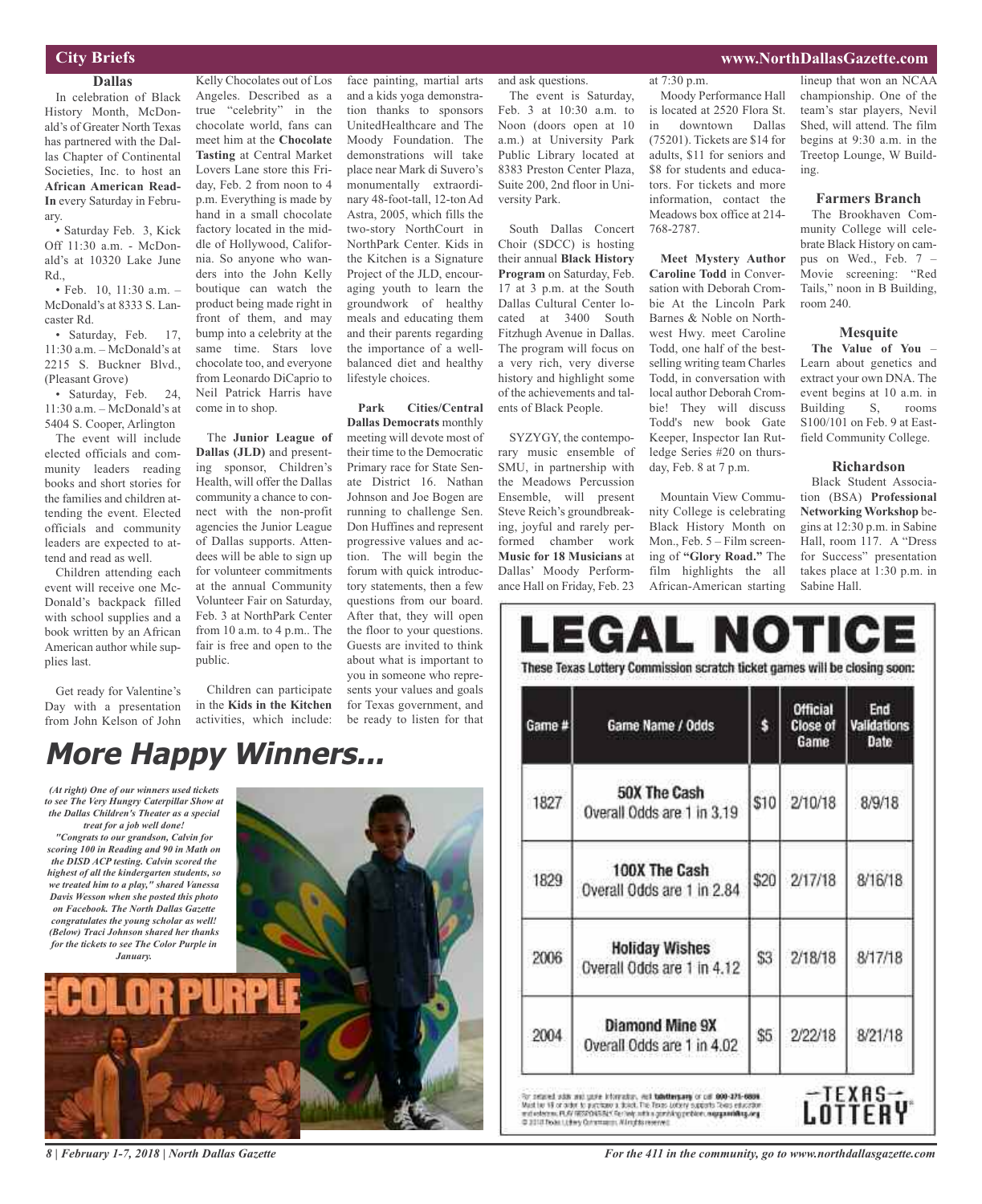# **Reggae star graces Dallas stage Feb. 23**

Mighty Mystic is described as an impressive musical talent in the reggae scene nationally and internationally as an extraordinary singer, songwriter and entertainer.

Kevin Mark Holness, better known as reggae star Mighty Mystic is the younger brother of Jamaican Prime Minister Andrew Holness.

Fans say Mighty Mystic is a soulful singer, with a wide musical range, and exudes strong vocal chops throughout his music. Dallas reggae fans can enjoy his sound for themselves on

Feb. 22 at Gas Monkey in Dallas.

He has achieved international stardom with his third album The Art of Balance and the preceding album Concrete World that debuted the Billboard Reggae Chart at number six and his breakout album Wake Up World with "Revolution," to "Riding on the Clouds" and "Original Love" and "Slipped Away" with appearances from Shaggy and roots rocker Lutan Fyah.

All three albums reached the Billboard Top 10 Reggae Chart. His standout sound blends Roots Reggae

with flavors of Pop and Mighty Mystic has been Rock and has a strong and loyal following.

Mighty Mystic's music has captured the attention of a wide range of fans nationwide and internationally including a rare opportunity to perform at Rebel Salute, one of the greatest festivals in Jamaica and is listed in Billboard Magazine's top festivals in the Caribbean capturing the heart of thousands of reggae lovers and music fans from around the world.

Jamaican born, Massachusetts-based reggae star featured in international and national media including radio and TV as well as BBC Music, *Jamaica Star, Jamaica Observer, Reggaeville, Midwest Record, Westword, Boston Metro, Bangor Daily News, LA Weekly, The Patriot Ledger, Billboard,* and the *Connecticut Post* to name a few.

For more information on Mighty Mystic, visit www.mightymystic.com and Facebook.com/Might y Mystic and Instagram.com/MightyMystic and Twitter @MightyMystic.

RE-ELECT



# **Texas' first Chiron arrives**

There are plenty of stories about guys who treat their magnificent machines as their significant other. But this is more than just one man's love for his car. This is about a father's love for his son, and the son expressing his love back to his father. And what better way to express that deep affection than the gift of a handcrafted \$3.2 million Bugatti Chiron?

Mayur Shree, a 32-yearold Dallas real estate investor, came to the U.S. from SouthAfrica in 2012 at his father's urging. He credits his father, Pran, with his success and gave him the Chiron as a token of his appreciation.

"I grew up watching videos and television programs with my father that showcased exotic cars," explained Mayur. "We especially loved the Bugattis. I worked with Bugatti Dallas to build the perfect car for my father.'

Bugatti Dallas, part of the Park Place Premier Collection, and Absolut Elyx recently hosted a soiree at the Residences at the Stoneleigh to celebrate the delivery of the first Bugatti Chiron in Texas. Guests enjoyed a specialty cocktail (the



Mayur Mule) crafted byAbsolut Elyx in the beautiful Art Deco-inspired Resident Club and Screening Room. Meanwhile, the Chiron drew an admiring crowd on the Residences at the Stoneleigh's porte cochere.

Mayur's one-of-a-kind Chiron took two years from the time he put down a deposit and started configuring it until its delivery. Heath Strayhan, Park Place Premier Collection General Manager, joked at the party that the final product was about the 12th iteration of Mayur's vision. It had to be just right.

Named after 1930s Bugatti driver Louis Chiron, the two-seater is what Bugatti calls "the world's most powerful, fastest, most luxurious, and most exclusive super sports car." The

French automaker will only<br>make 500 worldwide over make 500 worldwide over the next several years. Each  $\breve{\circ}$ will be a one-of-one original. There are currently less than 20 Chirons in North America. And only one in Texas. *photo*

The beautiful beast features an 8.0-liter, quadturbo, W-16 engine, cranking out an astounding 1500 horsepower and  $1,180$ pound-feet of torque. 6.5 seconds. Bugatti limits the Chiron's top speed to 261 mph on the street for obvious safety reasons.

"While everyone wants to talk about how fast the car is," says Mayur, "the ride is incredible even at 60 mph. My father and I took a drive around Dallas the other day and it was very smooth and pleasant."

# **Frieda Porter for the Office** of Justice of the Peace

**JUDGE KIM COOKS** 

(Tarrant County, Precinct 7) - Number 1 on the Ballot.

The Justice of the Peace Office governs over Landford and Tenant Disputes, Evictions, Small Claims, Truancy, and some minor traffic tickets.

As a State Licensed Realtor of over 17 years and a Landlord, I've worked diligently to help build Homcownership. I've worked hands on with the eviction process in the Justice of the Peace Courts to successfully resolve various Landlord and Tenant issues.



м ладентноски или

I've volunteered my service for the Arlington NAACP using my experience and education of Fair Housing, Real Estate Law, Deceptive Trade Practices Act and Multi Family Property Management to bring positive resolution to citizens with Landlord complaints. Service is a great way to give back to my community.

Precinct 7 is my home My children grew up here. As JP, I will use my office as a support to everyone and help truants move into a positive direction. Remember, I'm #1 on the Ballot and the ONLY Woman in this category.

Cast your vote for Frieda Porter for Justice of the Peace, Pct. 7 on March 6, 2018.

Note: Precinct 7 includes Tarrant, Grand Prairie, South Arlington, Mansfield, Kennedale, Dalworthington Gardens, and Rendon



*NDG Entertainment Ticket Giveaway!!! Follow North Dallas Gazette on Facebook, Twitter and Instagram to keep up on all the latest!!!*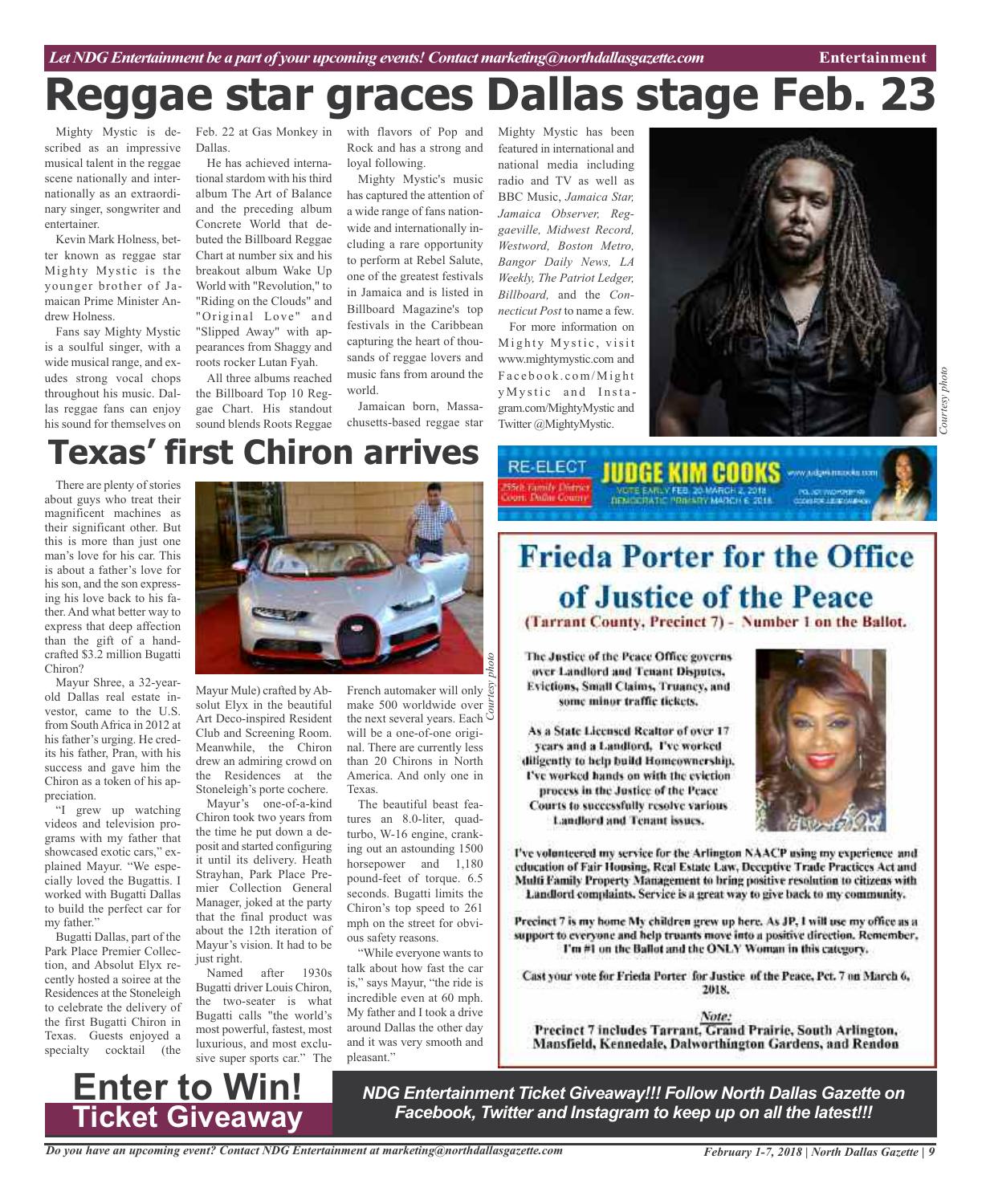# **Win tickets to see Thurgood on stage at Bishop Arts**

After years of being a name we recognize but know so little about the man, Thurgood Marshall is finally getting his due. First, the movie starring Chadwick Boseman delight movie lovers last fall, and now theatergoers will see a different side of the man who would

become the first African American Supreme Court Justice in America. Thurgood by George Stevens, Jr. Selmore Haines III comes to the Bishop Arts Theatre Center (BATC) stage with his 2017 Dallas Theatre CriticsAward-winning performance as Thurgood Marshall

in this retelling of America's first African American Supreme Court justice.

*North Dallas Gazette* readers have an opportunity to win tickets for two for the show on Friday, Feb. 9 at 8 p.m. Visit our Facebook or Instagram profiles and share how your family celebrates

Black History Month. The production at BATC,

in partnership with Fort Worth's Jubilee Theatre, will run Feb. 8-25. Emotionally charged, politically relevant, and historically entertaining, Thurgood offers insight into one of America's most wellknown, respected, and

groundbreaking political and 75208. Showtimes vary for social justice activists of the 20th Century.

Thurgood is suitable for audiences ages 13 and above; adult language is present. All performances are presented at the Bishop Arts Theatre Center located at 215 South Tyler, TX

**Designate a kitchen assistant.** Not everyone wants to watch the game. By February, more than a few people are pretty sick of football and couldn't care less about watching commer-

Find one or two folks who can keep an eye on the kitchen — and with a little direction have a halftime offering warmed up and served for folks coming back for more after they've each production please visit www.bishopartstheatre.org to verify dates and times. General Admissions fees are \$18 to \$30. Discount tickets are available for groups of 15 or more and may be purchased by calling (214) 948- 0716 x305.

## **Black Hollywood legend pens new memoir**

By Lauren Poteat NNPA Contributing Writer

Jenifer Lewis, affectionately nicknamed "Auntie" in Black Hollywood, recently made a special appearance at the Duke Ellington School of Performing Arts in Washington, D.C. where she shared the trials, tribulations and triumphs of her journey to superstardom, while sending a

strong message to millennials to stand up and find a purpose.

"There's no foolproof way to live this thing called 'life.' I can't save the world, I can't save you and ain't nobody coming to rescue you," said Lewis. "Do the work, look in the mirror and know this ain't no rehearsal. This is life."

pursue happiness—sometimes it's easier said than done—but we have to strive for that. You've laid down in front of these police barricades, now get up, stay up and keep it moving, but don't miss the beat of feeling…don't just go willy nilly into the world."

Lewis continued: "Live, past throughout her special Detailing traumatic and heroic moments from her performance, Lewis talked about being molested as a teenager, her first encounter with illegal substances and growing to understand and cope with a bipolar disorder diagnosis.

"Feel your feelings. If you're disappointed you feel, if you're hurt you feel," said Lewis.

See LEWIS, Page 16

*Hollywood legend Jennifer Lewis shares memories from her rollercoaster career, during a special appearance at the Duke Ellington School of Performing Arts in Washington, D.C. (Freddie Allen/AMG/NNPA)*

### **Five ways to host a healthy Super Bowl party** ble, too).

By Paul Kenny

If you thought you couldn't serve low-carb offerings at your Sunday bash, think again — here are delicious tips:

Somehow Super Bowl Sunday has become the unofficial end of the holiday season — and we all want to go to a Super Bowl party, even when our team isn't playing.

That means somebody has to host that party. If you're the lucky one hosting this year, keep these five rules in mind when thinking about your menu.

**Prepare In advance.** Whatever you decide to make, the work has to be done before kickoff. I like to invite folks an hour before the game starts — that way you can serve the drinks and have the core



*promptufridaynights.com for the recipe. (Courtesy photo)*

meal offered before the think about eating healthier. game starts. **Have a low-carb offer-**

**ing.** Yes, it's the time of the year (actually all year round) when we have to

**FLU**, continued from Page 4

It can be difficult to distinguish your flu-like symptoms from something more severe that may require emergency care. To help, here are some of the true

emergency symptoms to be cautious of:

- In children:
- Fast breathing or trouble breathing
- Bluish skin color

• Not drinking enough fluids

Admittedly, your chances of having success with eating healthfully at a Super Bowl party are about the same as the Cleveland Browns' of

• Not waking up or not interacting

• Being so irritable that the child does not want to be held

winning next year's game.

But it's a good idea to have a low-carb offering. Your guests will gravitate to it, especially if it tastes great.

The most popular item at my supper clubs are the Asian skewer appetizers. Full of protein with a light teriyaki glaze, these are a real winner. The beauty of these protein-heavy apps is that they let you to take care of your pre-game appetite without loading up on carbs. **Open it up to potluck.** In

the spirit of sharing the cost and not doing all the work for your big get-together, it's a great idea to invite folks to bring an appetizer or a dessert and their beverage of choice. Chances are you'll get an assortment of old-time favorites (but you can also steer guests toward the healthiest choices possi-

• Pain or pressure in the

watched two-quarters of the game. **Make sure there's no soldier left behind.** By the end of the night, no matter who wins or loses, the holiday season is really over. The last things you need are sinful leftovers to tempt you in your own refrigerator.

cials.

I'm going to bet the Asian skewer apps will be long

• Sudden dizziness • Confusion

*Do you have an upcoming event? Contact NDG Entertainment at marketing@northdallasgazette.com*

- Severe or persistent
- vomiting • Flu-like symptoms that improve but then return with

fever and worse cough *Dr. Sarah E. Laibstain is*

gone. But make it clear to your friends who brought the huge chocolate cake that if there are leftovers, they've got to take them home with them. This way you can expedite cleanup and really get serious about eating healthier.

These rules should all but guarantee success for your Super Bowl party. The principles behind these rules are also keys to starting a supper club. My recommendation is that you tee up the idea of starting a supper club during the party. Everyone likes to socialize with friends over a meal and supper clubs are a fun way to do it.

*Paul Kenny, a longtime foodie based in Germantown, Tennessee, is the author of the just-published "Impromptu Friday Nights: A Guide to Supper Clubs."*

*a general family medicine practitioner at Family Medicine Associates of Texas in Carrollton. She thoroughly enjoys improving the health and lives of individuals ranging from young children*

prove but then return with fever and worse cough • Fever with a rash

- In adults: • Difficulty breathing or
- shortness of breath

• Flu-like symptoms im-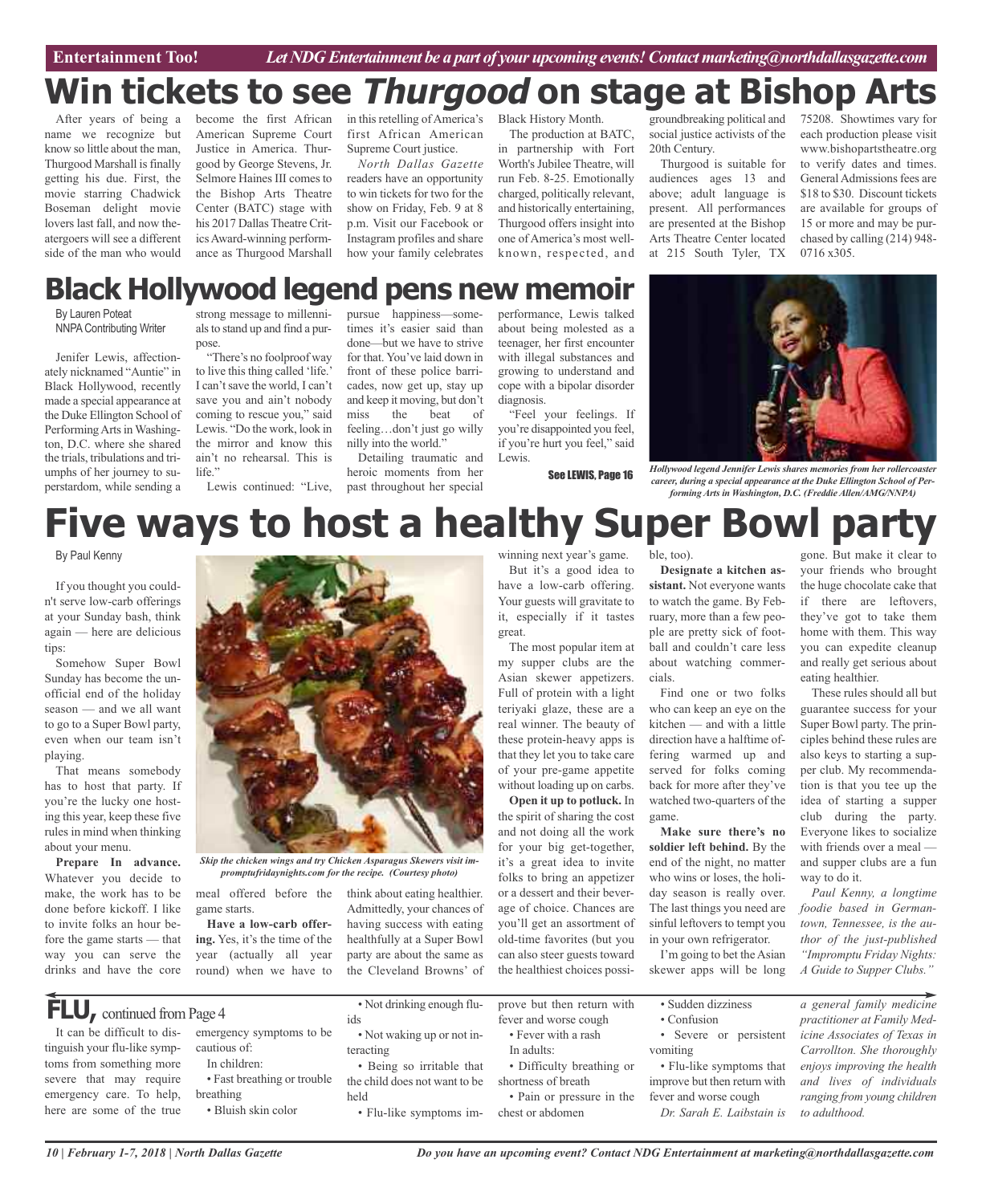## **Employers should treat employees who leave as business 'alumni'**

Even business leaders in high-turnover industries should maintain good relationships with departing employees, advise researchers.

"When we, as researchers, study organizations, or even when we study how managers look at employees, we see that businesses often assume that the relationship terminates when a person leaves the organization," says Sumita Raghuram, associate professor of human resource management at Penn State.

"However, in our research, we extend the employment boundary outside of the organization. We be-



lieve that the relationship does not end there and you have to be mindful of the people who actually left the organization."

In a study, workers who

their bosses carried that goodwill into their new jobs, which could lead to important benefits for their former workplaces, according to the researchers.

"These ex-employees, who we call organizational alumni, can be very important for you," says Raghuram. "They are the ones who can be your ambassadors."

She adds that workers who felt good about their former employers could become future customers and could also relay new business knowledge and insights back to their old employers.

had good relationships with back to work for you as "They can also come boomerang employees," Raghuram says. "They are a very powerful force and we cannot ignore that."

One way to increase this alumni goodwill is to make a good effort to retain employees when they announce a pending departure, according to the researchers, who released their findings in a recent issue of Personnel Psychology.

"When an employee quits they are sensitive to how they were treated when they left the organization. For example, did anyone care to tell them that they will be missed, or try to stop them from leaving by offering genuine inducements?"

Raghuram says. "What we find, once again, is that a strong retention effort can reinforce the effect between relationships with bosses and alumni goodwill."

The researchers also found that employees may actually be leaving their companies because good relationships with their bosses helped them build up their capabilities.Those improved skills can help them land better jobs with higher salaries than the positions they quit.

The researchers collected data from employees of a global information technology firm with headquarters in India. A total of 128 employees were tracked over an 18-month period, which included time that they were employed and after they quit the company.

**Marketplace**

During the interviews, the former employees were asked their opinion of their former employers, whether there were efforts to retain them, their experiences when they left, and details about their new jobs.

Additional coauthors of the study are from Penn State and the University of Illinois at Urbana-Champaign. The Society for Human Resource Management and the Indian School of Business Visiting Scholar Program supported this work.

*Source: Penn State*

### **Class for business entrepreneurs and small biz owners kicks off in March**

The Business Masterclass Series is a professional education program created specifically for entrepreneurs and small businesses with annual revenues of \$1 million or less. During the five-month program, participants will learn from top business and financial professionals, work with experienced leaders and develop effective plans and strategies for success.

Courses will cover a range of topics including business plans, credit and budgeting, cash flow management, banking and financing, accounting and record keeping, human resources, marketing and more.

• Semester Length: Ten sessions over five months • Session Dates: March

2018 – July 2018 • Day and Time: Every

other Tuesday: 4:30 p.m. to 7:00 p.m.

• Cost: Free to approved applicants

• Class Size: 15 participants

• Instructors: Executives, businessleaders and financial professionals

Upon acceptance into the Business Masterclass Seriesprogram, participants will be assigned a Dallas SCORE mentor. Score is a resource partner with the SBA.

Program graduates will receive Business Masterclass

Series certification, a business loan up to \$10,000 along with savings account dollar-fordollar match up to \$500, an unsecured businessloan up to \$5,000 or a secured business

ongoing mentorship through SCORE.

Visit https://www.legacytexas.com for more info.



A Successful Construction Company in the Mid-cities area has an immediate opening for a motivated individual reporting to the Operations Manager. Ideal candidate will have 3 years' experience dealing with purchasing guidelines, inventory contraol, negotiation with vendors, a positive attitude, highly organized, ability to multi-task, have strong computer skills, organized, and be a selfstarter. Knowledge of Vista and bi-lingual is strongly desirable. We offer a competitive salary, good benefits and a professional environment. Interested candidates please snd your resume along with salary history/requirements to:

**Monte Hood P.O. Box 370 Euless, Texas 76039 mhood@reynoldsasphalt.com EOE**



To be ready for the jobs of the future, students need learning experiences that meet them where they are, engage them deeply, let them progress at a pace that meets their individual needs, and helps them master the skills for today and tomorrow. To learn more about ESSA and how you can get involved, visit www.nnpa.org/essa.

Made possible by a grant from the BILL&MELINDA **GATES** frandation



@ 2018 National Newspaper Publishers Association. All rights reserved

*For the 411 in the community, go to www.northdallasgazette.com*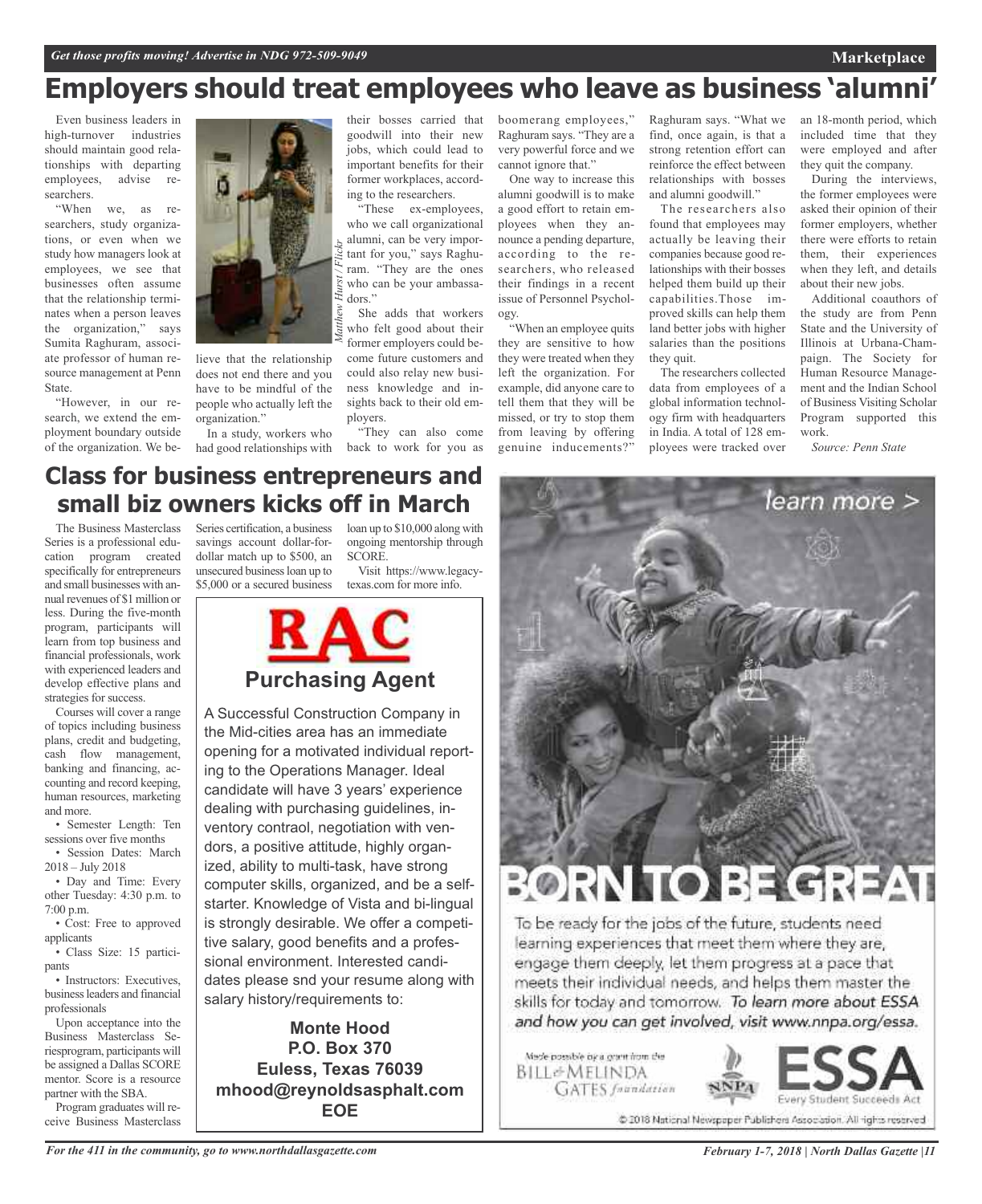### **Analysis shows state's workers and families need national paid leave program**

An analysis of demographic data in Texas released today reveals the significant and growing need for a national paid family and medical leave plan that covers all working people in the state for the full range of serious caregiving and medical reasons. The release kicks off a series of nationwide activities marking next Monday's 25th anniversary of the federal Family and Medical Leave Act (FMLA), which provides unpaid leave. Across the country, working people, businesses, lawmakers, advocates and others will come together on the ground and online to celebrate the law's progress, recognize state and private sector innovations and call for a national paid family and medical leave policy that advances the movement for more equitable and family friendly workplaces.

The new analysis was conducted by the National Partnership for Women & Families. The full set of findings for Texas is avail-

able here. Similar findings for all 50 states and the District of Columbia can be found atNationalPartner $ship.org/PaidLeave-$ MeansMap.

"Twenty-five years after the FMLA was signed into law, it is past time to take the next step by ensuring paid leave for all working people," said Debra L. Ness, president of the National Partnership, which drafted and led the fight for the FMLA. "The FMLA has transformed our workplaces and culture in tremendously positive ways, but these data show that unpaid leave is inaccessible for too many people. Working people and families are caught between the demands of their jobs and their families, and as a result, our economy and businesses are not reaching their full potential."

The Texas analysis sheds light on why the failure of policymakers and the private sector to guarantee paid family and medical leave is causing people in the state to experience conflicts between their jobs and their families. For example, women, and especially women of color, are key breadwinners for their families while also continuing to be primary caregivers. People already have significant family and medical care needs that are increasing as the workforce ages. And the consequences for the economic well-being of families and the state can be serious when people are not able to hold paying jobs while providing and receiving critical care. Specifically:

• In 65 percent of Texas households with children – more than 4.5 million homes – all parents hold jobs;

• In Texas, 79 percent of Black mothers, 49 percent of Latina mothers and 46 percent of white mothers are key breadwinners for their families;

• In less than 15 years, the share of Texas' population age 65 and older will grow by nearly one-third;

• Eight people die every-

day from drug overdoses in Texas;

• In Texas, there is an 18 percentage point gap in labor force participation between men and women; and • A national paid leave plan would reduce the number of working families in Texas facing significant economic insecurity when they need to take family and medical leave by 79 percent. Texas legislators have re-

cently considered paid leave at the state level. Nationally, the FMLA guarantees unpaid leave, but it is inaccessible to 62 percent of workers in Texas because they either are not covered by the law or cannot afford to take the unpaid leave it provides. Just 15 percent of workers in the United States have paid family leave through their employers, and fewer than 40 percent have paid medical leave through employer-provided temporary disability insurance. California, New Jersey, Rhode Island and, as of Jan. 1, New York, have paid family leave insurance programs in

place. Washington state and the District of Columbia have enacted similar measures that have not yet taken effect. Research shows that existing programs are working well and lawmakers in other states continue to use them as models as they consider programs of their own.

"We now have a powerful body of evidence that shows the widespread benefits of paid family and medical leave, the urgent need for it, and the key components of a meaningful policy that would promote gender and economic equality, strengthen businesses and our economy, and promote the culture change we need," explained Vicki Shabo, vice president for workplace policies and strategies at the National Partnership. "Lawmakers who advance strong paid leave proposals demonstrate that they understand their constituents' needs and the value we all place on knowing we can care for our loved ones without risking our jobs. Voters'support for a strong national paid family and medical leave law cuts across parties and ideologies, and large and small companies say they support a national paid leave plan too. It is past time for all lawmakers to show the same interest in real policy solutions."

The Family And Medical Insurance Leave (FAMILY) Act, sponsored by Sen. Gillibrand  $(D - N.Y.)$  and Rep. DeLauro (D – Conn.), is the leading paid family and medical leave proposal in Congress. Reps. Doggett, Gonzalez, Green, Jackson Lee and Veasey are co-sponsors of the legislation. The FAMILY Act would create a national insurance program, similar to those in the states, that would be funded through small employer and employee contributions of 0.2 percent each (less than \$1.50 per week each for a typical worker). It would allow workers to take up to 12 weeks of leave for serious family or medical reasons while receiving a portion of their pay.

**CONSTRUCTIO** 

### **Ed Bell Construction Company**

*An Equal Opportunity Employer*

### February 1, 2018

Ed Bell Construction is a Dallas based heavy highway contractor doing business in the North Texas market since 1963. With clients such as TxDOT, Dallas County Public Works, and the Cities of Dallas, Fort Worth, Richardson and Mansfield (plus many others), we have a strong backlog of work in the highway market locally.

We are currently hiring for the following positions:

- **• CDL Driver (Haul Truck) (Water Truck)**
- **• Form Setter**

Available: multiple openings

Rate: Negotiable

Must have own transportation

Years of Experience required will vary, from 6 months to 2 years (depending on position)

**Physical and Drug Screen Required Must have a Clear Background**

**Must be at least 18 years old (CDL Driver, 21 yrs)**

**Must apply in PERSON, Monday – Friday from 8am to 11am @ 10605 Harry Hines Blvd. Please visit our website: www.edbellconstruction.com/careers Or email your resume to: careers@edbellconstruction.com**







"I've eviginally from Sacramente. California, go learning about the higtory and culture of Dallag ig really cool to me."

AGENT-MARRIER Special Education Teacher

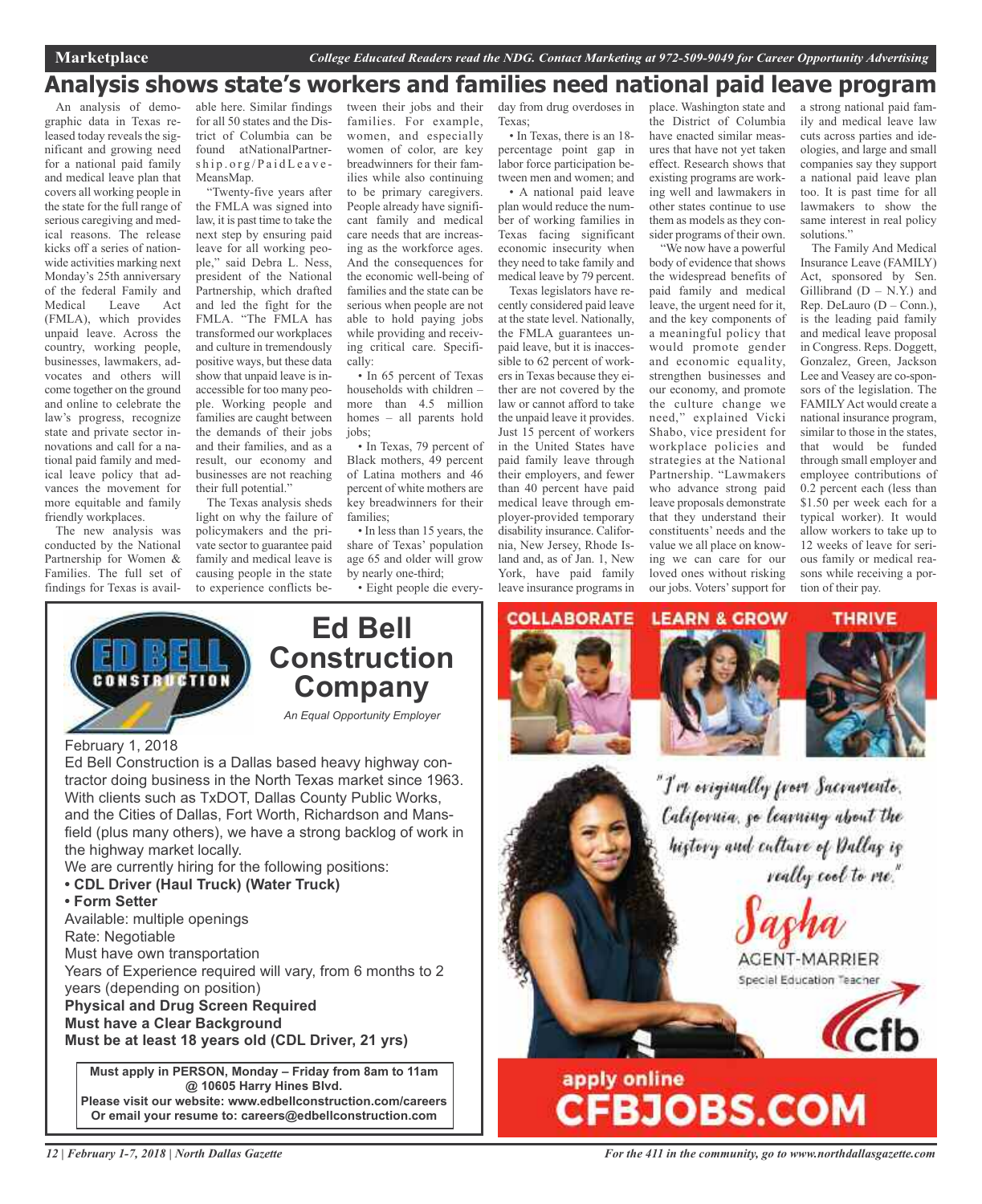# **Upcoming DFW area job fairs**

264-5881.

Dress for success. Bring a current resume. Resume writing classes are available at all Greater Dallas Workforce Centers.

**Feb. 9 One Fourteen Job Fair** The 114 Job Fair is a hiring event that will engage a diverse and professional talent pool to support businesses across all industries. It is scheduled for Friday, Feb. 9, 11 a.m. - 2 p.m. at MARQ Southlake - Legends Hall located at 285 Shady Oaks Drive in South-

Visit 114jobfair.com to reserve your Employer booth or register for a free

For more Information, please call: 617-388-9176.

job seeker ticket.

### **Feb. 3 & 6 Crayola Experience**

Want to be a part of the Crayola family? Now's your chance. The Crayola Experience is set to open in early 2018 at the Shops at Willow Bend in Plano and the attraction needs employees. Crayola is seeking to fill 200 open positions.

The job fair being held on on Saturday, Feb. 3 is from 9 a.m. - Noon and the job fair scheduled for Tuesday, Feb. 6 is from 2 p.m. to 6 p.m. Jobs include admissions, retail, EMT, cash office, attractions, food & beverage, custodial and entertainment.

Visit crayolaexperience.com to register and for more information.

### **Feb. 3, 10, 17 Big Beat seeks 500** Big Beat Dallas is the new entertainment destination opening soon in the Las Colinas area. They are seeking to fill 500 positions ranging from front of house

at the various restaurants and entertainment venues to back of house and security.

The job fairs are scheduled for Feb. 3, 10, 17 from 10 a.m. until 6 p.m. each Saturday. For more information, visit http://www.bigbeatdallas.co m/Careers/.



#### **Feb. 3 Adjunct job fair**

Adjunct Faculty Job Fair at North Lake College Central campus located at 5001 N. MacArthur Blvd., Bldg. G, 4th Floor. They are seeking adjunct faculty for the following disciplines: Art Appreciation, Speech communication, Video Technology, History, Criminal Justice, Physics, Math, Surveying, Electrical Technology and more. Requires a Master's Degree and 18 graduate hours in the discipline applying for. For more info call 972-273-3308.

### **Feb. 7**

**Resume workshop** Resume Writing Workshop is being offered by the Workforce Solutions office in Plano on Wednesday, Feb. 7 from 9:30 a.m. - 11 a.m. at their office located at 1101 Resource Drive, Suite 100.

This workshop covers the reasons why a well-written resume is important to a successful job search, the types of resumes, when each type is appropriate,

and the details that make a powerful resume.

### **Feb. 7 Medieval Job Fair**

Medieval Times Dallas is hosting a job fair on Feb. 7 from 4 p.m. to 7 p.m. The doors at the drawbridge will be opened to accept applications for positions throughout the castle. All you need to do is show up. They are hiring for all positions. The address is 2021 N. Stemmons Fwy Dallas, TX 75207.

#### **Feb. 8**

**GP Workforce Fair** The Grand Prairie Workforce Center located at 801 S State Highway 161 is hosting a multi-employer hiring event on Feb. 8 from 9 a.m. - Noon at the Grand Prairie Workforce Center.

The following employers will be featured:

• Texas Department of Criminal Justice • Home Depot



lake.

**972-205-2415**

### **TISEO PAVING COMPANY**

419 E. Hwy. 80, Mesquite, TX 75150 Tel: (972) 289-0723 Fax (972) 216-5637 www.tiseopaving.com

Performing Concrete Street Paving in the Metroplex Area We Accept Subcontracting Bids For All Public Works Projects in the Dallas Area. We Are Accepting Applications for Concrete Mixer Drivers and Heavy Equipment Mechanics

**Equal Opportunity Employer** 

For more information please call Grand Prairie Workforce Center at 972- **Airport fair** DFW Airport Job Fair

from 9 a.m. - Noon at ABM Aviation located at 4425 W. Airport Fwy., Ste. 220 in Irving. Please text your name and time to 817-919- 8010 / 972-342-7058 to confirm your attendance. Job offers will be made on the spot for Airline Passenger Assistants and Aircraft Cabin Agents.

**Feb. 13**

#### **Feb. 24 Harmony Schools**

Harmony Public Schools offers a competitive salary as well as a full benefits plan. They value longevity and performance over time through Harmony's Core Values, and 20/20 program and opportunities provided for performance increases. HPS invests in developing leaders through high-quality programs, effective coaching, and ongoing professional development.

Harmony Public Schools Job Fair DFW District Office is scheduled for Feb. 24 from 4 p.m. to 7 p.m. at 12005 Forestgate Drive, Ste. 110, in Dallas.

### **Feb. 21 Medical City**

If you specialize in L&D, NICU, Antepartum, Mother Baby/ Couplet Care or other women's care, Medical City Hospital is seeking staff at their new Women's Hospital, opening this spring. They provide care for women at all stages, from gynecological needs to labor and delivery to menopause management. The job fair details are:

Medical City Children's Hospital Atrium (In Person Event), 7777 Forest Ln, Dallas, TX 75230, Wednesday, Feb. 21 from 4 p.m. - 8 p.m.

Virtual Chat Event - Wednesday, Feb. 21 from 11 a.m. - 1 p.m.



**DO YOU WANT AN EXCITING AND REWARDING CAREER?**

### **PURSUE A CAREER AS A POLICE OFFICER OR FIREFIGHTER!**

• Competitive wages<br>• Array of benefits<br>• Education incentive pay<br>• ...and more

REGISTER ONLINE TO TAKE THE CITY OF IRVING'S NEXT CIVIL SERVICE ENTRANCE EXAM

### *www.cityofirving.org*

*The City of Irving does not discriminate on the basis of race, sex, religion, age or disability in employment or the provision of services.*

**Paid Internship opportunity for writers, college students in the Dallas Area**

The *North Dallas Gazette* has an internship

position available. The goal is to provide students and aspiring writers an opportunity to gain published clips, experience and professional feedback. The position is for up



to 20 hours a week at \$8.00 per hour. Applicants must have reliable transportation.

**Send resume and writing samples to: businessoffice@northdallasgazette.com**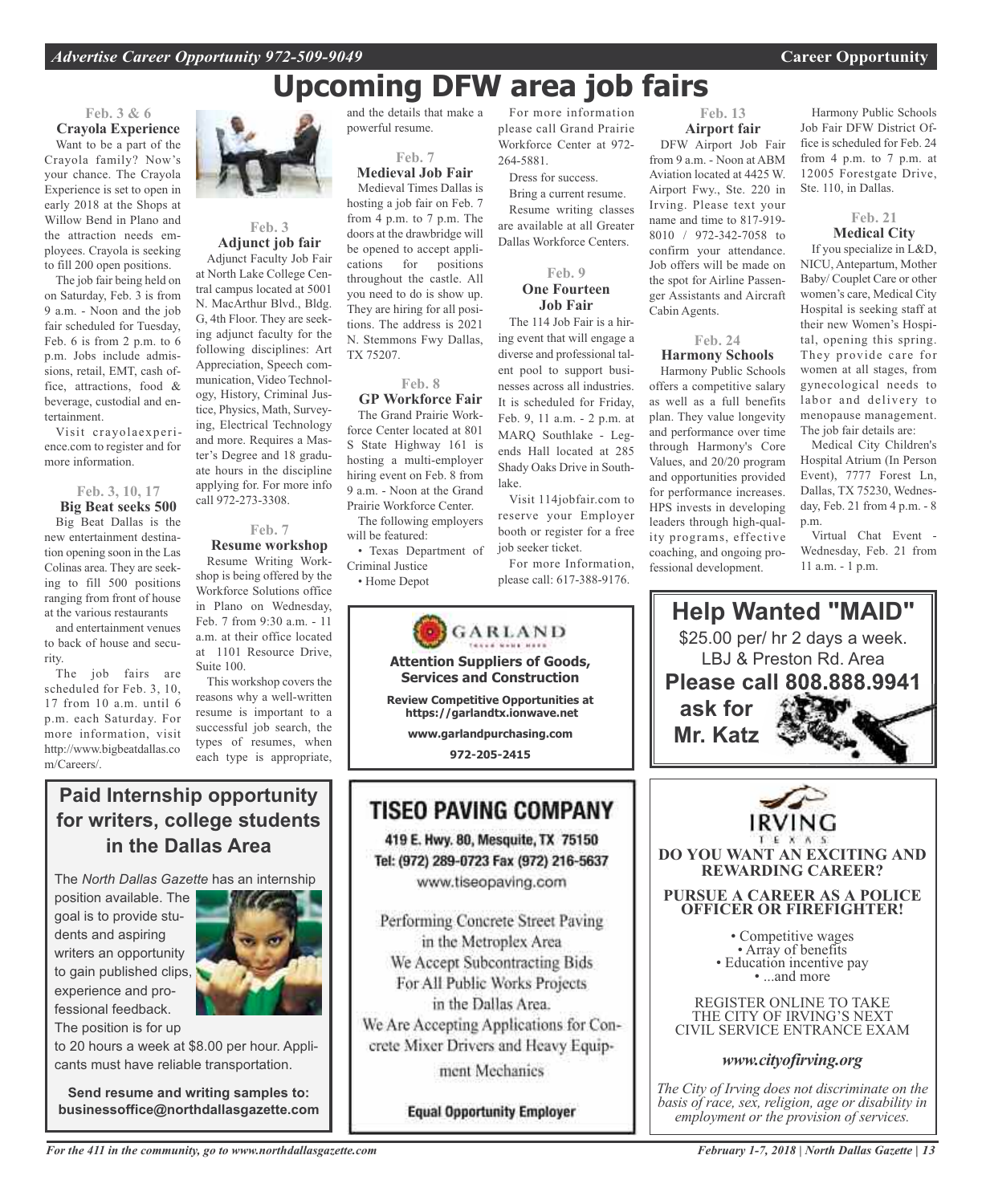#### **BETHEL BIBLE FELLOWSHIP, CARROLLTON (A PLACE TO BELONG)**

*NOTICE: Pastor Woodson serves the community by providing "Professional Therapy and Counseling Services" on a "Sliding Fee" scale. To schedule an appointment call the Pastoral Counseling Center at 972-526-4525 or email the church at www.bethelbiblefelloswhip.org*

Discover Hope and Help for daily living; and, you don't have to be a member to come. The Connect-2-Reflect (C2R) meetings are held in comfortable and relaxed homes, one in Carrollton and one in Plano, refreshments are served. Call the church for details.

#### **February 3**

Join us for Women of Reconciliation, Truth and Hope (W.O.R.T.H's) monthly meeting, the first Saturday of the month, we are studying the War Room; it's an inspiring book that is full of faith and hope. We are praying to see you at the church, address below. We have learned that prayer is a powerful weapon.

**February 4, 9:45 a.m.** You're invited to our "Prayer and Meditation" at 9:45 am. You will be blessed and inspired. You don't want to miss this as we celebrate service to God, our community and all mankind.

**February 7, 7 p.m.** Join us in Wednesday's Prayer and Bible Study Class with Pastor Brenda Patterson, Senior Pastor Woodson, Pastor Larry Gardner, Pastor Bernadette and others conducting a new study on the book of Ephesians with supporting chapters and verses. Spiritual maturity is God's desire for you; it's Time to Grow in the Word of God.

Dr. Terrance Woodson, Senior Pastor 1944 E. Hebron Parkway Carrollton, TX 75007 972-492-4300 www.bethelbiblefelloswhip.org

#### **FELLOWSHIP CHRISTIAN CENTER CHURCH IN ALLEN "THE SHIP"**

 $\mathcal{L}_\text{max}$  , which is a set of the set of the set of the set of the set of the set of the set of the set of the set of the set of the set of the set of the set of the set of the set of the set of the set of the set of

**February 4, 8 a.m.** Join us in our Sunday Morning Services as we praise and worship God in the Joycie Turner Fellowship Hall; followed by our Sunday Worship Services; and bring someone with you, you will be blessed.

#### **February 7**

Join us in our Wednesday's 12 Noon-Day Live, Prayer and Bible Study and/or our Wednesday Night Live, Prayer and Bible Study at 7 p.m. to learn more about God's Word. Be encouraged by God's plan for your maturity and His glory; and most of all; be prepared to grow.

Matthew Holm ("Baby-**BOOK,** continued from Page <sup>7</sup>

mouse"), Leigh Bardugo ("The Language of Thorns"), Nicola Yoon ("The Sun is Also a Star") and David Levithan ("Every Day").

With keynote speeches, publisher activities, signing lines, book sales and dozens of author panels, fansshould come prepared for anything,

except boredom.

April 20, Educator Day is reserved especially for teachers, administrators and librarians. We're "teaching the teachers" ways to get their students excited about reading. The day is packed with sessions on writing and audiobooks.

The purpose of the festival

*Church Happenings is a weekly calendar of religious services produced by the North Dallas Gazette. To make additions or corrections to the calendar, contact: religion@northdallasgazette.com*

isn't just to attract those who already enjoy reading but also to engage people who haven't discovered everything reading has to offer.

Ultimately, the North Texas Teen Book Festival strives to connect our reading community, adding dimension to the reading experience through diverse author panels and dynamic discus**MT. OLIVE CHURCH OF PLANO (MOCOP) (Uniting the Body of Christ Among Nations)**

Dr. W. L. Stafford, Sr., Ed. D.

Future Building location is 2450 K Avenue #300 Plano, TX 75074 972-379-3287 www.theship3c.org

 $\overline{\phantom{a}}$  , and the set of the set of the set of the set of the set of the set of the set of the set of the set of the set of the set of the set of the set of the set of the set of the set of the set of the set of the s

**INSPIRING BODY OF CHRIST CHURCH, Let's Go Fishing! MATTHEW 4:19**

**February 2, 7 p.m.** All men are invited to Men's Ministry meeting each Friday night at 7 p.m., (IBOC promotes proactive

**February 4, 10 a.m.** You're invited this Sunday as we praise, worship, honor and magnify God's Holy name in songs and the

**February 5** Join us in Monday School as we grow in God's Word and learn what God has to

**Next Sunday, January 11, Every 2nd and 4th Sunday** Reserve your seat at Rushtaurant; it's all you can eat as long as you can eat. It's after Morning Worship Service. See you there!

Pastor Rickie Rush

Dallas, TX 75237 972-372-4262 www.Ibocchurch.org

7701 S Westmoreland Road

male leadership.)

spoken word.

say to us.

Senior Pastor 1609 14th Street Plano, TX 75074

> **February 4, 10 a.m.** Join us for Morning Worship Service as we praise and worship God for His Honor and His glory; and don't forget to comeback at 7 p.m. for our Brazilian Church.

**February 7, 7 p.m.** You're invited to our Wednesday's Bible Study class; you will learn what God has to say to us. Come to be encouraged by God's plan for your spiritual growth and His glory.

Pastor Sam Fenceroy Senior Pastor and Pastor Gloria Fenceroy 300 Chisholm Place Plano, TX 75075 972-633-5511 www.mocop.org  $\mathcal{L}=\mathcal{L}^{\mathcal{L}}$  , where  $\mathcal{L}^{\mathcal{L}}$  , we have the set of the set of the set of the set of the set of the set of the set of the set of the set of the set of the set of the set of the set of the set of the set of

#### **NEW MOUNT ZION BAPTIST CHURCH (Abiding in Christ)**

**February 4, 7 a.m.** Join us for our Early Service or our Morning Worship Service as we praise and worship God, you will be blessed.

**February 7, 7 pm** Join us at our Wednesday's Intercessory as we pray to God for others. Call the church for details for details.

Dr. Tommy L. Brown, Ed. D. Senior Pastor 9550 Shepherd Road

sions in a safe and fun environment. Take a look at the full list of authors here, nttbf.org. The event is sponsored by the City of Irving, the Irving Public Library and the Friends of the Irving Public Library.I encourage all our area schools to participate – together, let's make this a special day for our hometown heroes!"

Dallas, TX 75243 214-341-6459 nmzbcofdallas@aol.com

### **SHILOH MBC IN PLANO (WHERE COMMUNITY BECOMES FAMILY)**

 $\overline{\phantom{a}}$  , and the set of the set of the set of the set of the set of the set of the set of the set of the set of the set of the set of the set of the set of the set of the set of the set of the set of the set of the s

Come and connect to God through Shiloh; grow in Christ through the study of God's Word; and Serve God through service to each other and to the world. John 12:26.

#### **February 4, 2018**

You are invited to our morning worship at 10 a.m. Sunday School will begin at 8:30 a.m. We would love to have you at our services.

You're invited to our Wednesday's Bible Study to learn more about God's Word. Come and be encouraged by God's plan for

**February 7, 7 p.m.**

your maturity and growth; it's all for His glory and His honor. We are, "Growing in Christ through the study of His Word."

Our church ministries offer opportunities for motivation and growth; join us and see. Be blessed of the Lord.

Dr. Isaiah Joshua, Jr. Senior Pastor 920 E. 14th Street Plano, TX 75074 972-423-6695 www.smbcplano.org



NDG now has a "Special Advertising Package" for churches and non-profit organizations that need to let the community know about your Special Event.

### Opportunity You Can Measure...

- **Church Events**
- Church Anniversary
- Pastor's Anniversary
- Women's Day
- Men's Day

### **Non-Profit Org. Events**

• Fundraisers

- (Concerts)
- Special Events
	- (Personal or Community)

### Special Rate \$199

(Black & White, per insertion) Ad size - 4.905"x 6"(Quarter Page, B&W) (NOTE: Color Ad \$75 extra per inserion) Production disclaimer - NDG ad meake-ready is not included in promotion. Layout/production of "copy ready"ad will be a nominal extra cost. E-mail ad copy to: Marketing@NorthDallasGazette.com or call our Marketing Department today! 2.509.90



*14 | February 1-7, 2018 | North Dallas Gazette*

### **Church Happenings www.NorthDallasGazette.com**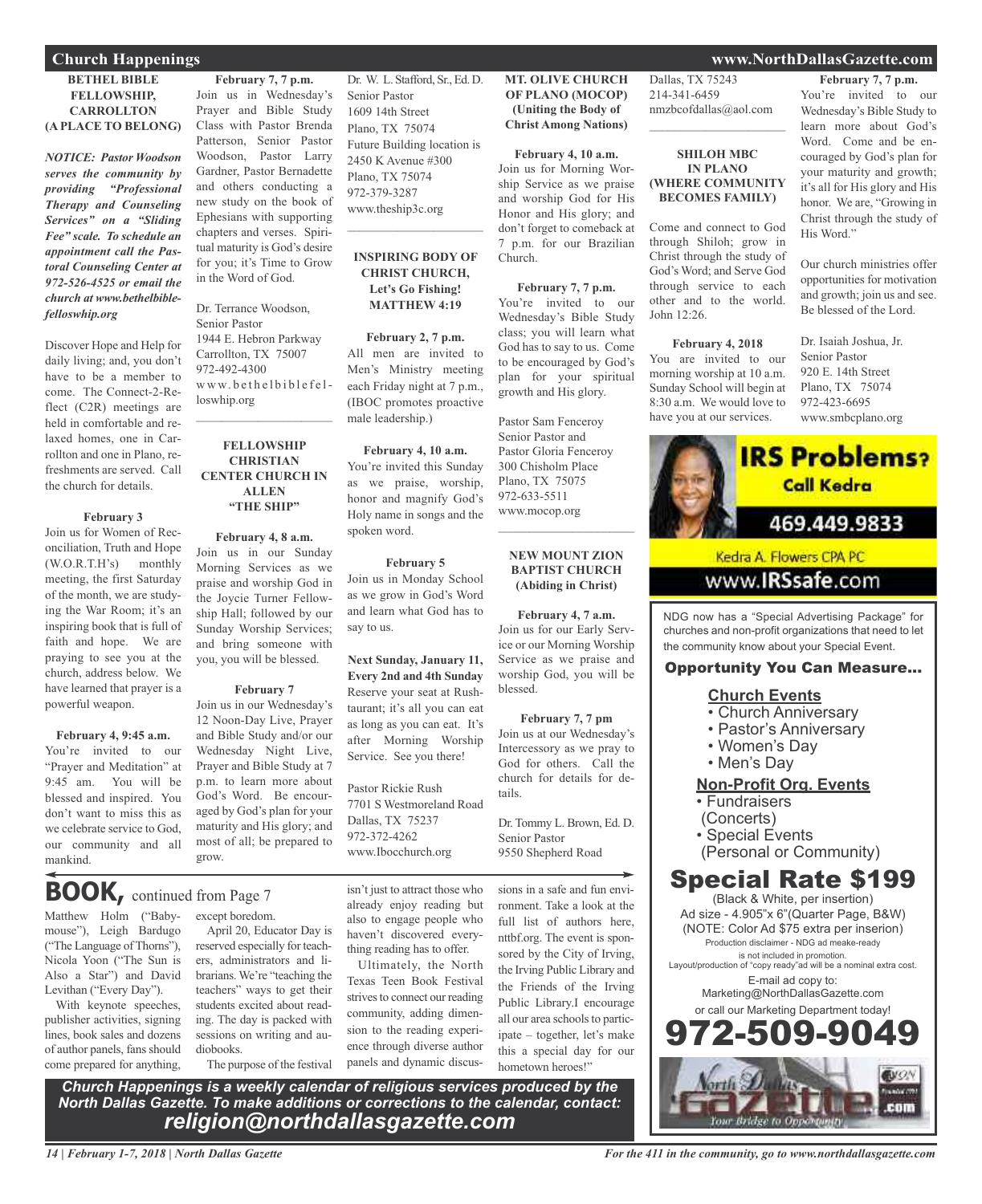

*Send email to: businessoffice@ northdallasgazette.com to sign up for Sister Tarpley's weekly electronic newsletter.*

The 2018 theme, "African Americans in Times of War," commemorates the centennial of the end of the First World War in 1918.

The First World War was initially termed by many as "The Great War," "The War to End All Wars," and the war "to make the world safe for democracy."

It is disheartening to think of the controversy surrounding Black History Month, this is an important holiday.

Some people joked, "We were given the shortest month of the year to celebrate our history." Dr. Carter G. Woodson, "Father of Black History", selected this month.

This is not just Black History that we are celebrating, not just America's history, but history of the world.

Many great and useful inventions that are being used worldwide, and that are taken for granted were invented by Black people.

The "gamma-electric cell" that is used for the mobile phone was invented by a Black man, the car battery; and open heart surgery

to name a few essential things that are in wide use today.

Some people think that it's by pure accident that some Black people, the same ones that we hear about year after year; have done something worthwhile.

People easily accept that we have a few famous entertainers, sports figures and a few entrepreneurs making millions of dollars.

However, they are slow to recognize that there are many Black people that have excelled, and are continuing to excel and inventing useful devices.

They use math and science to make a difference in how we live, work, play, and entertain today.

The story of Dr. Woodson, (December 1875 – April 1950) is a captivating and inspiration story in itself.

He said, "Those who have no record of what their forebears have accomplished lose the inspiration which comes from the teaching of biography and history."

When Dr. Woodson established Negro History week in 1926, he

realized the importance of providing a theme to focus the attention of the public.

The intention has never been to dictate or limit the

North Dallas Gazette takes a moment to reflect on the past with **Historical Perspectives from Sister Tarpley** Hear what it was like growing up in <sup>a</sup> very different Dallas when Booker T. Washington was <sup>a</sup> black school. Sister Tarpley graduated frm there and went on to college and later became <sup>a</sup> city councilmember in Carrollton.

**Look for NDGTV at NorthDallasGazette.com**



exploration of the Black experience, but to bring to the public's attention to important developments that is merit to emphasis.

He believed that Blacks should know their past in

order to participate intelligently in the affairs in our country.

Dr. Woodson strongly believed that Black history which others (even some Black people) have tried so



Prior to "Negro History WEEK," Dr. Woodson and several of his friends established the Association for the Study of Negro Life and History. In the 1960s it was established as Black History MONTH.

History is more than political and military records of people and nations. It must include some description of the social conditions of the period being studied.

Dr. Woodson often said that he hoped the time would come when Negro History Week would be unnecessary

When all Americans would recognize the contributions of Black people as a legitimate and integral part of the history of this country.

His concept has given a profound sense of dignity to all Black people; and we must not forget it! Nor should we stop Black History Month at this time.





**Black History Month**

*Dr. Woodson, Father of Black History*

### **MT. OLIVE CHURCH OF PLANO** 300 Chishoim Pl. Plano, TX 75075 972-633-5511

### Answers you need, Hope for today is waiting for you...



8:30 am

*For the 411 in the community, go to www.northdallasgazette.com*

Contact Information: 972-423-6695

www.smbcplano.org